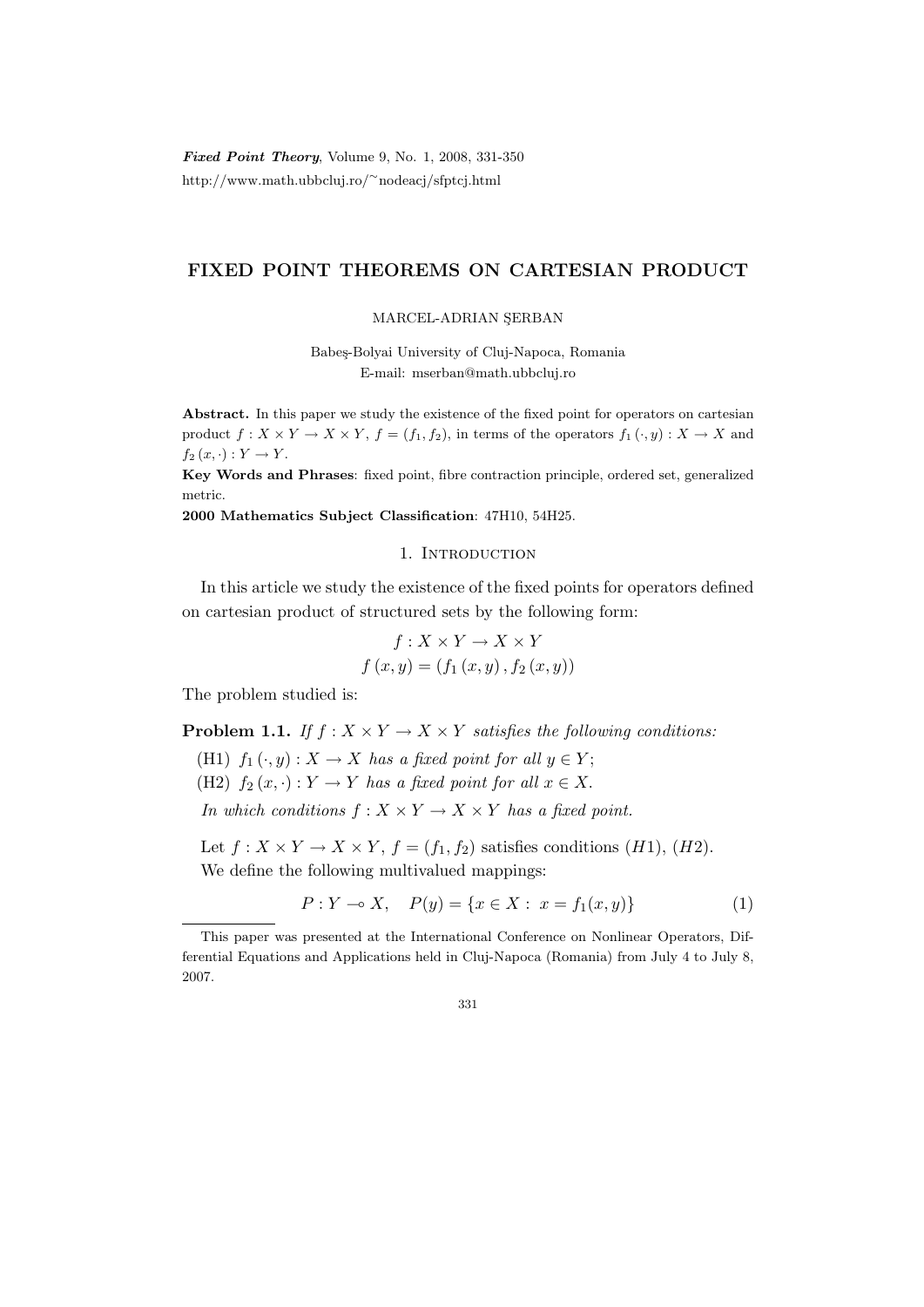332 MARCEL-ADRIAN ŞERBAN

$$
Q: X \to Y, \quad Q(x) = \{ y \in Y : y = f_2(x, y) \}
$$
 (2)

$$
H: Y \to Y, \quad H(y) = \{ f_2(x, y) : x \in P(y) \}
$$
 (3)

We have the following general principles for the existence of the fixed point for operator  $f = (f_1, f_2)$ .

**Theorem 1.1.** (M.A. Serban [29], [30]) Suppose that  $f: X \times Y \to X \times Y$ ,  $f = (f_1, f_2)$  satisfies conditions (H1), (H2). If the mapping  $P \circ Q : X \to X$ has at least a fixed point or the mapping  $Q \circ P : Y \to Y$  has at least a fixed point then the mapping f has at least a fixed point.

**Proof.** Let  $x^* \in F_{P \circ Q}$  which means that  $x^* \in P \circ Q(x^*) = \bigcup$  $y \in Q(x^*)$  $P(y).$ Therefore there exists  $y^* \in Q(x^*)$  such that  $x^* \in P(y^*)$ .

$$
x^* \in P(y^*) \Longrightarrow x^* = f_1(x^*, y^*)
$$
  

$$
y^* \in Q(x^*) \Longrightarrow y^* = f_2(x^*, y^*)
$$

so  $(x^*, y^*) \in F_f$ .

Similarly we can prove the existence of the fixed point in the case of  $F_{Q \circ P} \neq$  $\emptyset$ .

**Theorem 1.2.** (I.A. Rus [15]) Suppose that  $f: X \times Y \rightarrow X \times Y$ ,  $f = (f_1, f_2)$ satisfies condition  $(H1)$ . If the mapping H has at least a fixed point then the mapping f has at least a fixed point.

**Proof.** Let  $y^* \in F_H$  therefore  $y^* \in H(y^*)$ , so there exists  $x^* \in P(y^*)$  such that

$$
y^* = f_2(x^*, y^*)
$$

$$
x^* \in P(y^*) \Longrightarrow x^* = f_1(x^*, y^*)
$$

which implies that  $(x^*, y^*) \in F_f$ .

**Remark 1.1.** If instead of conditions  $(H1)$  and  $(H2)$  we use the following conditions

(H1')  $f_1(\cdot, y) : X \to X$  has a unique fixed point for all  $y \in Y$ ; (H2')  $f_2(x, \cdot) : Y \to Y$  has a unique fixed point for all  $x \in X$ ;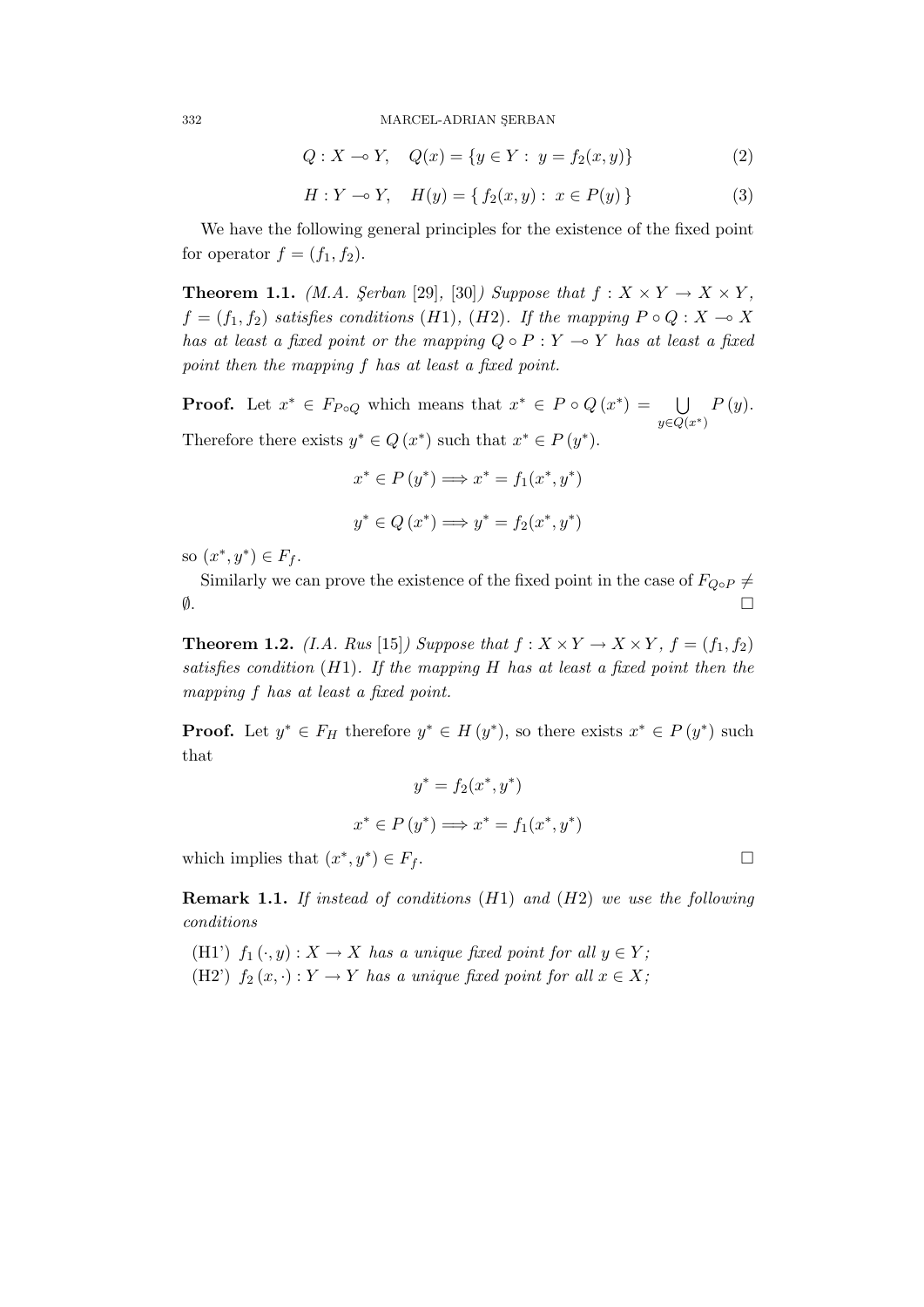the mappings P, Q, H become singlevalued

$$
P: Y \to X, \quad P(y) = x^*(y), \ F_{f_1(\cdot, y)} = \{x^*(y)\}
$$
 (4)

$$
Q: X \to Y, \quad Q(x) = y^*(x), \ F_{f_2(x, \cdot)} = \{y^*(x)\}
$$
 (5)

$$
H: Y \to Y, \quad H(y) = f_2(P(y), y)
$$
 (6)

and we can formulate the following results:

- (i) If in Theorem 1.1 we suppose that the mapping  $P \circ Q : X \to X$  has a unique fixed point or the mapping  $Q \circ P : Y \to Y$  has a unique fixed point then the mapping f has a unique fixed point.
- (ii) If in Theorem 1.2 we suppose that the mapping H has a unique fixed point then the mapping f has a unique fixed point.
	- 2. Operators on cartesian product of ordered sets

In this section we consider the case of ordered sets and we give some applications of the Theorem 1.1 and Theorem 1.2.

**Theorem 2.1.** (M.A. Serban [29]) Let  $(X, \leq_1)$ ,  $(Y, \leq_2)$  be two complete lattices and  $f: X \times Y \to X \times Y$ ,  $f = (f_1, f_2)$ , such that:

- (i) the mapping  $f_1(\cdot, y)$  is monotone increasing for any  $y \in Y$ ;
- (ii) the mapping  $f_2(x, \cdot)$  is monotone increasing for any  $x \in X$ ;
- (iii) for every  $x_1, x_2 \in X$  such that  $x_1 \leq_1 x_2$  and  $y_1 = f_2(x_1, y_1), y_2 =$  $f_2(x_2, y_2)$  we have  $y_1 \leq_2 y_2$ ;
- (iv) for every  $y_1, y_2 \in Y$  such that  $y_1 \leq_2 y_2$  and  $x_1 = f_1(x_1, y_1), x_2 =$  $f_1(x_2, y_2)$  we have  $x_1 \leq_1 x_2$ .

In these conditions f has at least a fixed point.

**Proof.** The conditions (i) and (ii) show us that  $f_1(\cdot, y)$  and  $f_2(x, \cdot)$  satisfy the Knaster-Tarski Fixed Point Theorem for any  $y \in Y$ , respectively for any  $x \in X$ .

The conditions (iii) and (iv) can be write in the terms of mappings  $P$  and Q as follow:

(iii) for every  $x_1, x_2 \in X$  such that  $x_1 \leq_1 x_2$  and  $y_1 \in Q(x_1), y_2 \in Q(x_2)$  we have  $y_1 \leq_2 y_2$ ;

(iv) for every  $y_1, y_2 \in Y$  such that  $y_1 \leq_2 y_2$  and  $x_1 \in P(y_1)$ ,  $x_2 \in P(y_2)$  we have  $x_1 \leq_1 x_2$ .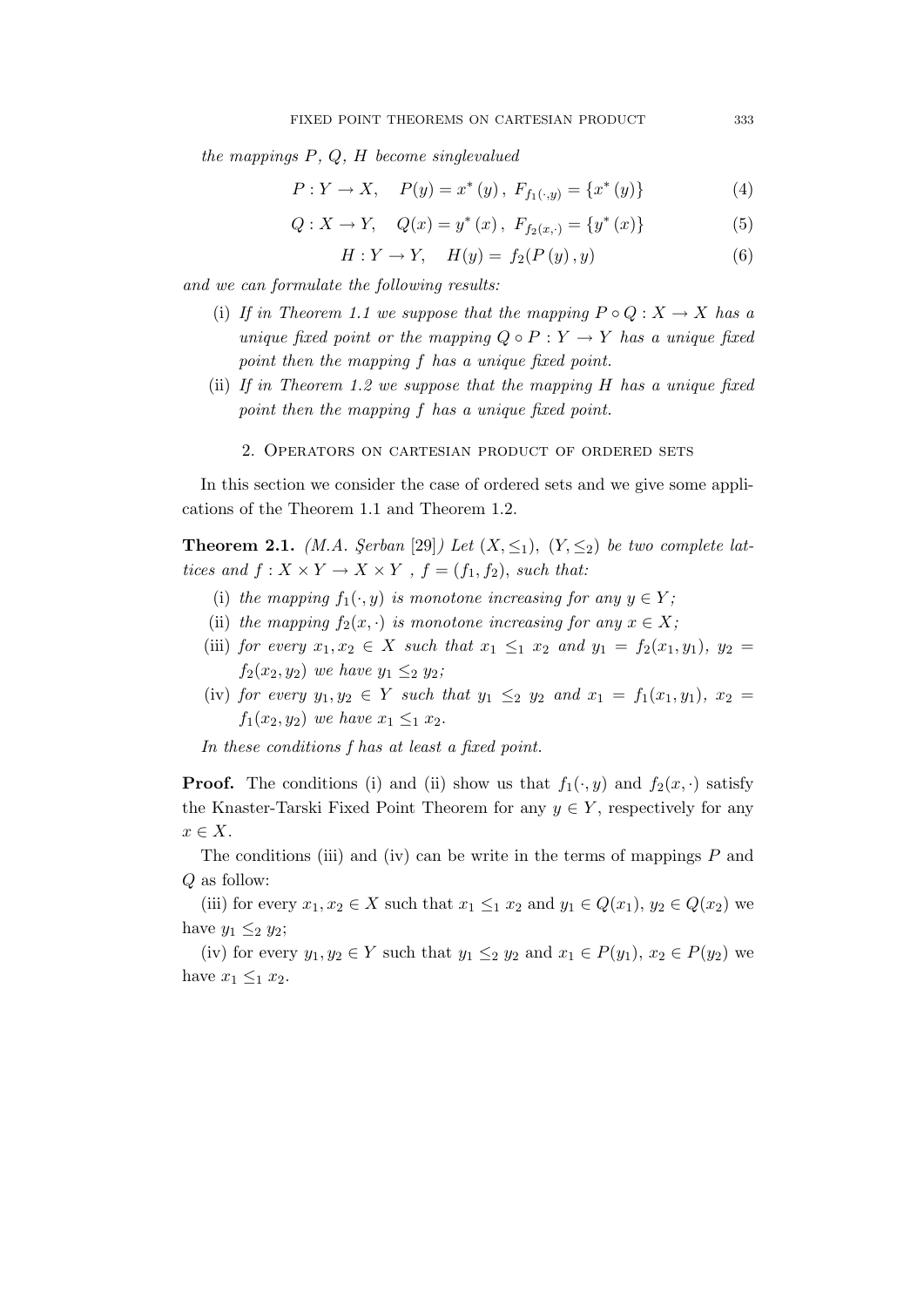Let  $y_1 \leq_2 y_2, x_1 \in P(y_1), x_2 \in P(y_2)$  then  $x_1 \leq_1 x_2$ . For  $x_1 \leq_1 x_2$ ,  $y'_1 \in$  $Q(x_1), y_2' \in Q(x_2)$  then  $y_1' \leq_2 y_2'$ . So, any selection  $g: Y \to Y$  of multivalued mapping  $Q \circ P$  is monotone increasing and thus g is in the conditions of Knaster-Tarski Fixed Point Theorem, therefore  $F_{Q \circ P} \neq \emptyset$ . Applying Theorem 1.1 we obtain the conclusion.

**Theorem 2.2.** (M.A. Serban [29]) Let  $(X, \leq_1)$ ,  $(Y, \leq_2)$  be two right inductively ordered sets and  $f: X \times Y \to X \times Y$ ,  $f = (f_1, f_2)$ , such that:

- (i) for fixed  $y \in Y$  we have  $x \leq_1 f_1(x, y)$ ,  $\forall x \in X$ ;
- (ii) for fixed  $x \in X$  we have  $y \leq_2 f_2(x, y)$ ,  $\forall y \in Y$ ;
- (iii) for every  $x \in X$  and  $y \in F_{f_2(x, \cdot)}$  there exist  $x' \in F_{f_1(\cdot, y)}$  such that  $x \leq_1 x'$ ;
	- or the condition holds:
- (iii') for every  $y \in Y$  and  $x \in F_{f_1(x,y)}$  there exist  $y' \in F_{f_2(x,y)}$  such that  $y \leq_2 y'$ ;
- In these conditions f has at least a fixed point.

Proof. From Bourbaki-Birkhoff Fixed Point Theorem, conditions (i) and (ii) imply the conditions  $(H1)$  and  $(H2)$  of Theorem 1.1. Condition (iii) can be formulate as:

(iii) for every  $x \in X$  and  $y \in Q(x)$  there exist  $x' \in P(y)$  such that  $x \leq_1 x'$ ,

this means that there is a selection h of multivalued mapping  $P \circ Q$  such that:

$$
h: X \to X, \ \ x \longmapsto x'
$$

Using condition (iii) we deduce that h satisfies:  $x \leq_1 h(x)$ ,  $\forall x \in X$ , which means that  $h$  satisfies the Bourbaki-Birkhoff Fixed Point Theorem, therefore  $F_{P \circ Q} \neq \emptyset$ .

If we are using condition (iii)' instead of (iii) we deduce the existence of selection  $g: Y \to Y$  of multivalued mapping  $Q \circ P$  such that  $y \leq_2 g(y)$ ,  $\forall y \in Y$ , thus  $F_{Q \circ P} \neq \emptyset$ .

From the Theorem 1.2 point of view we get the following results:

**Theorem 2.3.** (I.A. Rus [15]). Let  $(X, \leq_1)$ ,  $(Y, \leq_2)$  be two complete lattices and  $f: X \times Y \to X \times Y$ ,  $f = (f_1, f_2)$ , such that:

- (i) the mapping  $f_1(\cdot, y) : X \to X$  is monotone increasing for any  $y \in Y$ ;
- (ii) the mapping  $f_2(x, \cdot) : Y \to Y$  is monotone increasing for any  $x \in X$ ;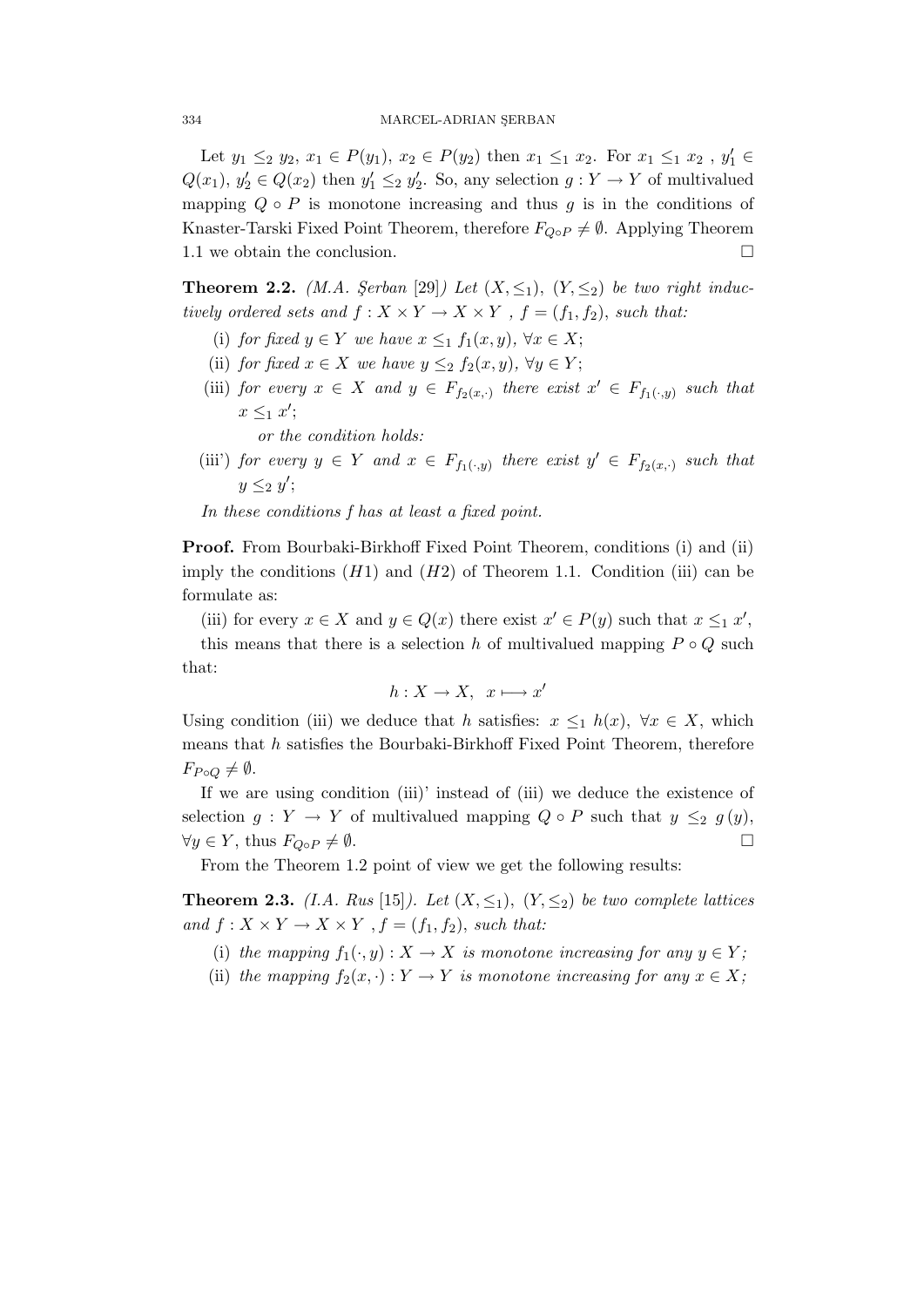- (iii) the mapping  $f_2(\cdot, y) : X \to Y$  is monotone increasing for any  $x \in X$ ;
- (iv) for every  $y_1, y_2 \in Y$  such that  $y_1 \leq_2 y_2$  and  $x_1 = f_1(x_1, y_1), x_2 =$  $f_1(x_2, y_2)$  we have  $x_1 \leq_1 x_2$ .

In these conditions f has at least a fixed point.

**Proof.** We show that multivalued mapping  $H$ , defined by  $(3)$ , has a fixed point. For  $y_1 \leq_2 y_2$  and  $x_1 \in P(y_1)$ ,  $x_2 \in P(y_2)$  we have  $x_1 \leq_1 x_2$ , therefore:

 $f_2(x_1, y_1) \leq_2 f_2(x_2, y_1) \leq_2 f_2(x_2, y_2).$ 

Thus, any selection  $s: Y \to Y$  of multivalued mapping H is monotone increasing, so s is in the conditions of Knaster-Tarski Fixed Point Theorem, which implies that  $F_H \neq \emptyset$ .

**Theorem 2.4.** (M.A. Serban [29]) Let  $(X, \leq_1)$ ,  $(Y, \leq_2)$  be two right inductively ordered sets and  $f: X \times Y \to X \times Y$ ,  $f = (f_1, f_2)$ , such that:

- (i) for fixed  $y \in Y$  we have  $x \leq_1 f_1(x, y)$ ,  $\forall x \in X$ ;
- (ii) for every  $y \in Y$  and  $x \in F_{f_1(\cdot,y)}$  there exist  $y' \in F_{f_2(x,\cdot)}$  such that  $y \leq_2 y'$ .

In these conditions f has at least a fixed point.

**Proof.** Condition (ii) ensure the existence of selection  $s: Y \to Y$  of multivalued mapping  $H$ , defined by  $(3)$ , such that

$$
y \leq_2 s(y), \ \forall y \in Y
$$

which implies that  $F_H \neq \emptyset$ .

### 3. Operators on cartesian product of metric spaces

In this section we present some applications of the Theorem 1.1 and Theorem 1.2 in the case of cartesian product of metric spaces.

3.1. **Equivalent conditions.** Let  $(X, d)$  and  $(Y, \rho)$  two complete metric spaces. We have:

**Theorem 3.1.1.** (*M.A. Şerban* [29], [30])  $f : X \times Y \to X \times Y$ ,  $f = (f_1, f_2)$ , such that:

- (i)  $f_1(\cdot, y) : X \to X$  is a<sub>1</sub>-contraction  $\forall y \in Y$ ;
- (ii)  $f_2(x, \cdot) : Y \to Y$  is a<sub>2</sub>-contraction  $\forall x \in X;$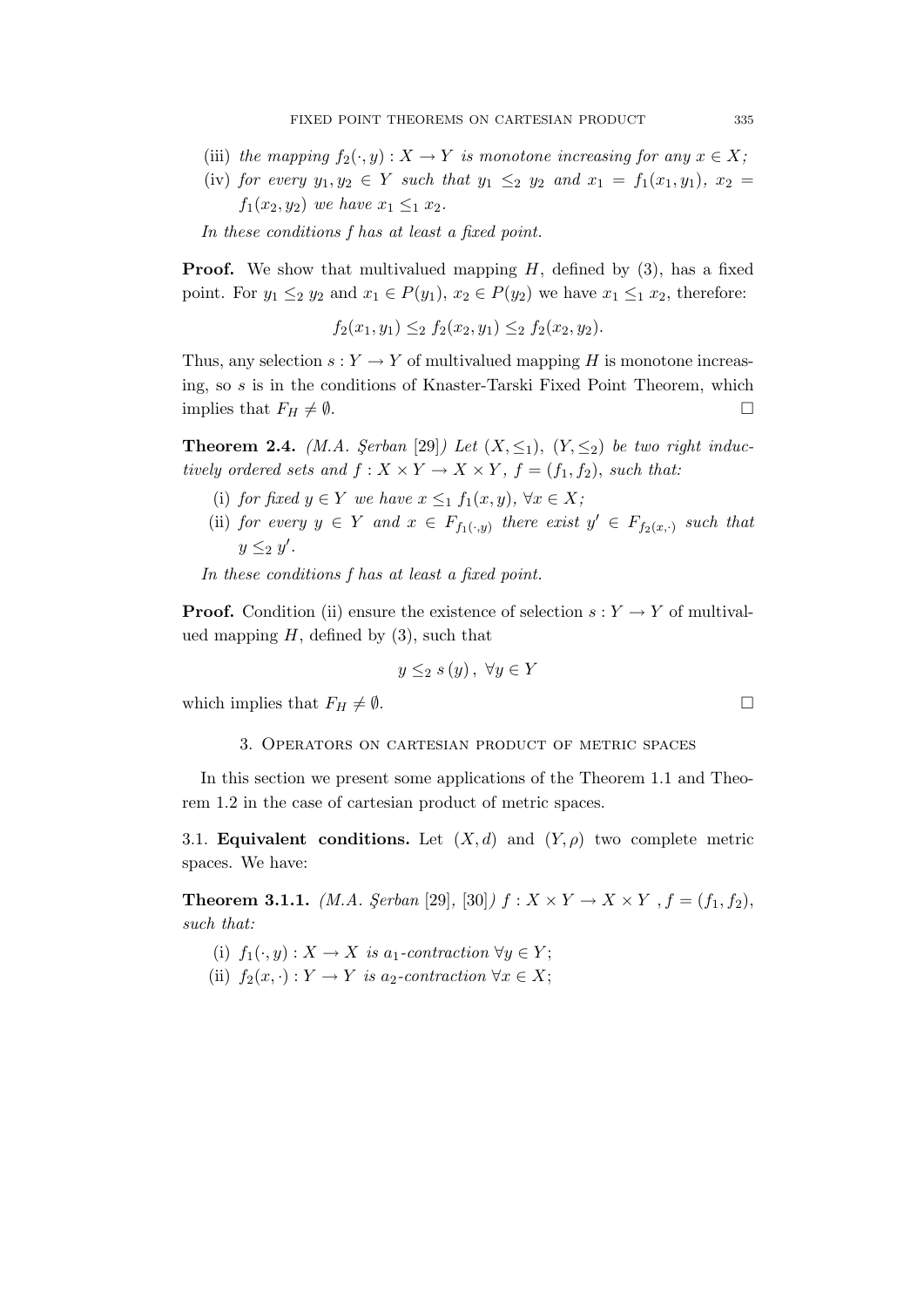(iii) 
$$
f_1(x, \cdot) : Y \to X
$$
 is  $L_1$ -lipschitz  $\forall x \in X$ ;  
\n(iv)  $f_2(\cdot, y) : X \to Y$  is  $L_2$ -lipschitz  $\forall y \in Y$ ;  
\n(v)  $\frac{L_1L_2}{(1-a_1)(1-a_2)} < 1$ .  
\nThen f has a unique fixed point.

**Proof.** Since  $(X, d)$  and  $(Y, \rho)$  are two complete metric spaces and from (i) and (ii) we have that  $f_1(\cdot, y): X \to X$  satisfies condition  $(H1')$  and  $f_2(x, \cdot):$  $Y \to Y$  satisfies condition  $(H2')$  therefore P and Q are singlevalued operators. Using (i) and (iii) we get that operator  $P$  is lipschitz:

$$
d(P(y_1), P(y_2)) = d(f_1(P(y_1), y_1), f_1(P(y_2), y_2)) \le
$$
  
\n
$$
\le d(f_1(P(y_1), y_1), f_1(P(y_2), y_1)) + d(f_1(P(y_2), y_1), f_1(P(y_2), y_2)) \le
$$
  
\n
$$
\le a_1 \cdot d(P(y_1), P(y_2)) + L_1 \cdot \rho(y_1, y_2)
$$

thus

$$
d(P(y_1), P(y_2)) \le \frac{L_1}{1 - a_1} \rho(y_1, y_2), \qquad \forall y_1, y_2 \in Y.
$$

Analogue, using (ii) and (iii), we obtain that operator  $Q$  is lipschitz:

$$
\rho(Q(x_1), Q(x_2)) \le \frac{L_2}{1 - a_2} d(x_1, x_2) \qquad \forall x_1, x_2 \in X.
$$

The conclusion is obtained from Theorem 1.1 and Remark 1.1 since the operator  $P \circ Q : X \to X$  is contraction.

**Theorem 3.1.2.** (I.A. Rus [16])  $f: X \times Y \rightarrow X \times Y$ ,  $f = (f_1, f_2)$  satisfies conditions (i) - (iv) from Theorem 3.1.1 and

(v') 
$$
a_2 + \frac{L_1 L_2}{(1 - a_1)} < 1
$$
.  
Then f has a units for

Then f has a unique fixed point.

**Proof.** We consider the operator  $H : Y \to Y$  defined by (6) which is a contraction because of condition (v'):

$$
\rho(H(y_1), H(y_2)) = \rho(f_2(P(y_1), y_1), f_2(P(y_2), y_2)) \le
$$
  
\n
$$
\leq \rho(f_2(P(y_1), y_1), f_2(P(y_1), y_2)) + \rho(f_2(P(y_1), y_2), f_2(P(y_2), y_2)) \le
$$
  
\n
$$
\leq a_2 \cdot \rho(y_1, y_2) + L_2 \cdot d(P(y_1), P(y_2)) \leq \left(a_2 + \frac{L_1 L_2}{1 - a_1}\right) \cdot \rho(y_1, y_2)
$$

Applying the Theorem 1.2 and Remark 1.1 we get the conclusion.  $\Box$ 

**Remark 3.1.1.** 
$$
\frac{L_1 L_2}{(1-a_1)(1-a_2)} < 1 \Longleftrightarrow a_2 + \frac{L_1 L_2}{(1-a_1)} < 1.
$$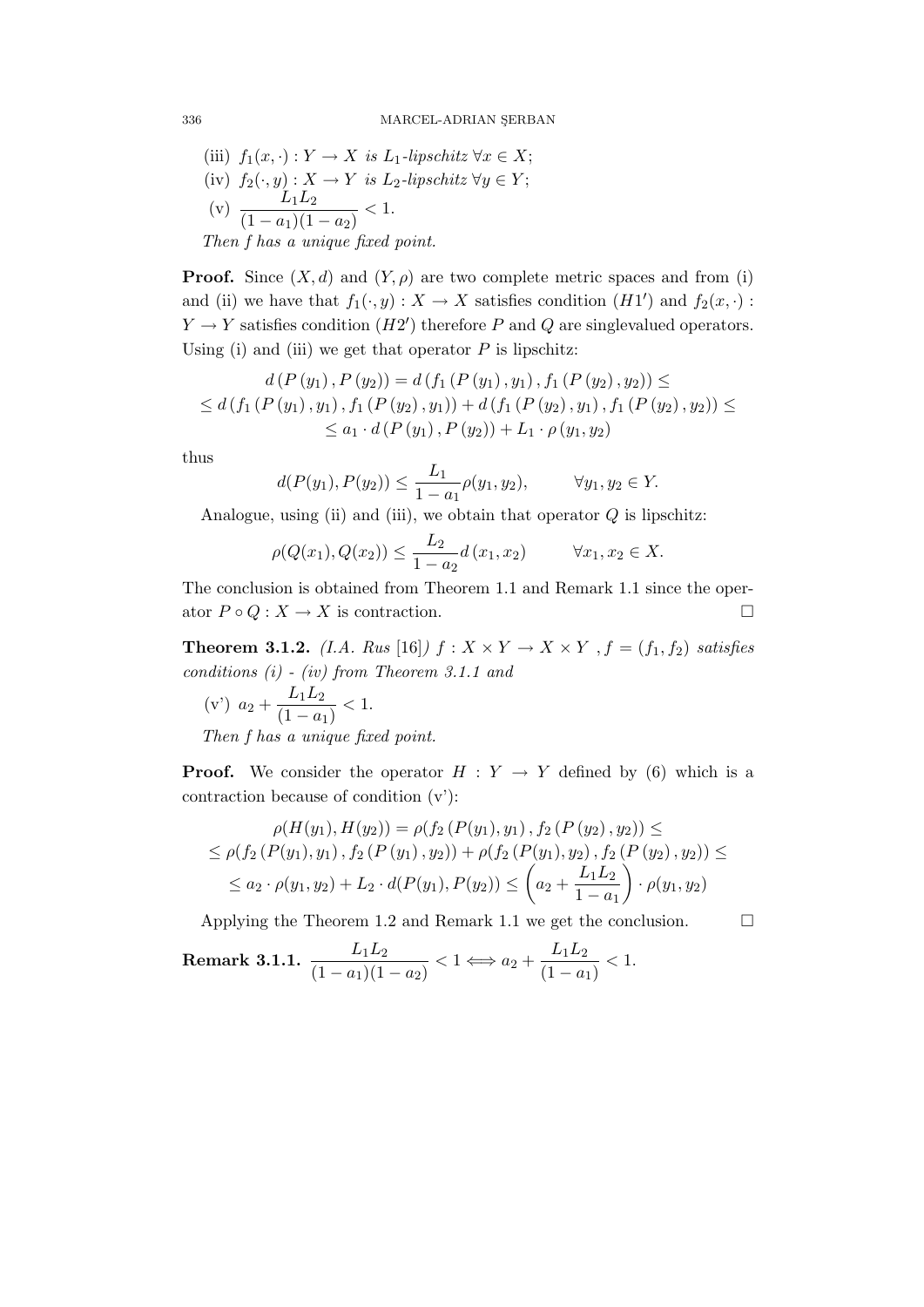**Theorem 3.1.3.** (I.A. Rus [16]) If  $f : X \times Y \to X \times Y$ ,  $f = (f_1, f_2)$  satisfies:

(i) There exist  $a_1 \in [0;1]$  and  $L_1 > 0$  such that:

$$
d(f_1(x_1, y_1), f_1(x_2, y_2)) \le a_1 d(x_1, x_2) + L_1 \rho(y_1, y_2)
$$
\n<sup>(7)</sup>

for all  $(x_1, y_1), (x_2, y_2) \in X \times Y;$ 

(ii) There exist  $a_2 \in [0;1]$  and  $L_2 > 0$  such that:

$$
\rho(f_2(x_1, y_1), f_2(x_2, y_2)) \le L_2 d(x_1, x_2) + a_2 \rho(y_1, y_2)
$$
\n(8)

for all  $(x_1, y_1), (x_2, y_2) \in X \times Y$ ;

(iii) Condition (v) from Theorem 3.1.1 or condition  $(v')$  from Theorem 3.1.2 hold.

Then f has a unique fixed point.

Proof. The proof of this theorem is similar with the proof of Theorem 3.1.1 because conditins (i)-(ii) are equivalent with conditions (i)-(iv) from Theorem  $3.1.1.$ 

**Theorem 3.1.4.** (Perov Theorem) If  $f : X \times Y \to X \times Y$ ,  $f = (f_1, f_2)$  such that:

- (i) there exist  $a_1, a_2, L_1, L_2 \in \mathbb{R}_+$  such that (7) and (8) hold;
- (ii) the matrix

$$
A = \left(\begin{array}{cc} a_1 & L_1 \\ L_2 & a_2 \end{array}\right)
$$

has the property that  $A^n \to 0$ .

Then f has a unique fixed point.

The Perov Theorem is obtained using the vectorial metric  $\delta : (X \times Y)^2 \rightarrow$  $\mathbb{R}^2_+$ :

$$
\delta ((x_1, y_1), (x_2, y_2)) = \begin{pmatrix} d(x_1, x_2) \\ \rho(y_1, y_2) \end{pmatrix}
$$

and conditions (i) can be written in the following form:

 $\delta$  (f  $(x_1, y_1)$ ,  $f(x_2, y_2)$ )  $\leq A \cdot \delta((x_1, y_1), (x_2, y_2))$ .

Remark 3.1.2. The conditions of the Perov Theorem are equivalent with the conditions of Theorem 3.1.1 and Theorem 3.1.2 because: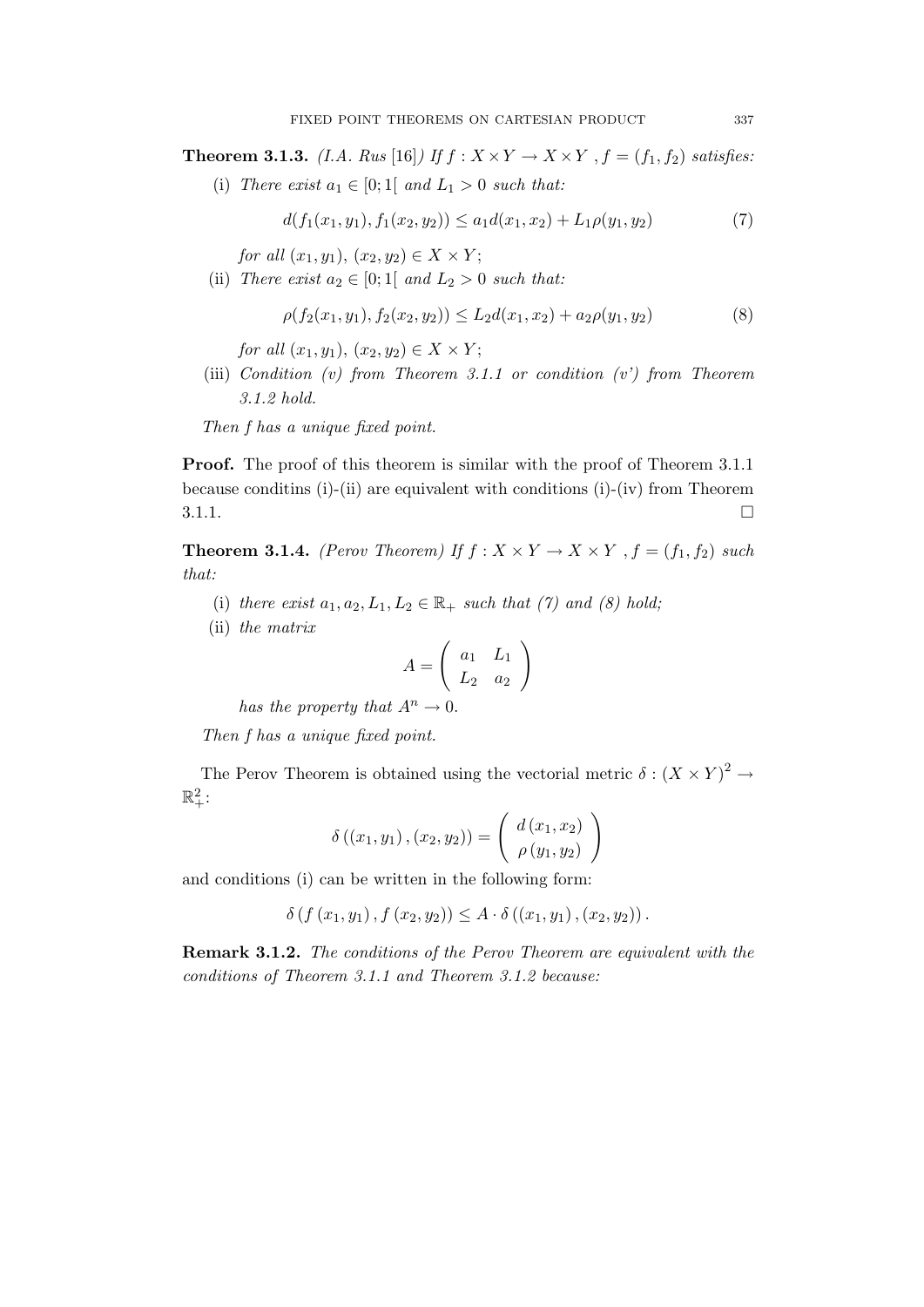$A^n \to 0 \iff$  the matrix A has eigenvalues with

$$
|\lambda| < 1 \Longleftrightarrow \frac{L_1 L_2}{(1 - a_1)(1 - a_2)} < 1.
$$

**Theorem 3.1.5.** (St. Czerwik [9], J. Matkowski [12]) If  $f: X \times Y \to X \times Y$ ,  $f = (f_1, f_2)$  such that:

- (i) there exist  $a_1, a_2, L_1, L_2 \in \mathbb{R}_+$  such that (7) and (8) hold;
- (ii) there exist  $r_1, r_2 \in \mathbb{R}^*_+$  such that  $\begin{cases} a_1r_1 + L_1r_2 < r_1 \\ L_1r_1 + L_2r_2 < r_2 \end{cases}$  $L_2r_1 + a_2r_2 < r_2$ .

Then f has a unique fixed point.

Proof. We denote by

$$
L_{CM} = \max\left\{\frac{a_1r_1 + L_1r_2}{r_1}, \frac{L_2r_1 + a_2r_2}{r_2}\right\}
$$

and  $Z = X \times Y$ . Now we consider the metric  $\sigma_{CM} : Z \times Z \to \mathbb{R}_+$ 

$$
\sigma_{CM}((x_1, y_1), (x_2, y_2)) = r_1 d(x_1, x_2) + r_2 \rho(y_1, y_2)
$$

It is easy to check that  $f: Z \to Z$ ,  $f = (f_1, f_2)$  is  $L_{CM}$  - contraction with respect to  $\sigma_{CM}$ .

**Remark 3.1.3.** Condition (ii) from Theorem 3.1.5  $\iff$  the matrix A has eigenvalues with  $|\lambda| < 1$ .

3.2. Remarks on contraction condition for operators on  $X \times Y$ . Let  $(X, d)$  and  $(Y, \rho)$  two metric spaces. For the set  $X \times Y$  we can define the following metrics:

$$
\sigma_C : (X \times Y) \times (X \times Y) \to \mathbb{R}_+
$$
  
\n
$$
\sigma_C ((x_1, y_1), (x_2, y_2)) = \max \{d(x_1, x_2), \rho(y_1, y_2)\},
$$
  
\n
$$
\sigma_M : (X \times Y) \times (X \times Y) \to \mathbb{R}_+
$$
  
\n
$$
\sigma_M ((x_1, y_1), (x_2, y_2)) = d(x_1, x_2) + \rho(y_1, y_2),
$$
  
\n
$$
\sigma_E : (X \times Y) \times (X \times Y) \to \mathbb{R}_+
$$
  
\n
$$
\sigma_E ((x_1, y_1), (x_2, y_2)) = \sqrt{(d(x_1, x_2))^2 + (\rho(y_1, y_2))^2},
$$

and generalized metric used in Perov Theorem:

$$
\delta : (X \times Y) \times (X \times Y) \to \mathbb{R}^2_+ :
$$

$$
\delta ((x_1, y_1), (x_2, y_2)) = \begin{pmatrix} d(x_1, x_2) \\ \rho(y_1, y_2) \end{pmatrix}.
$$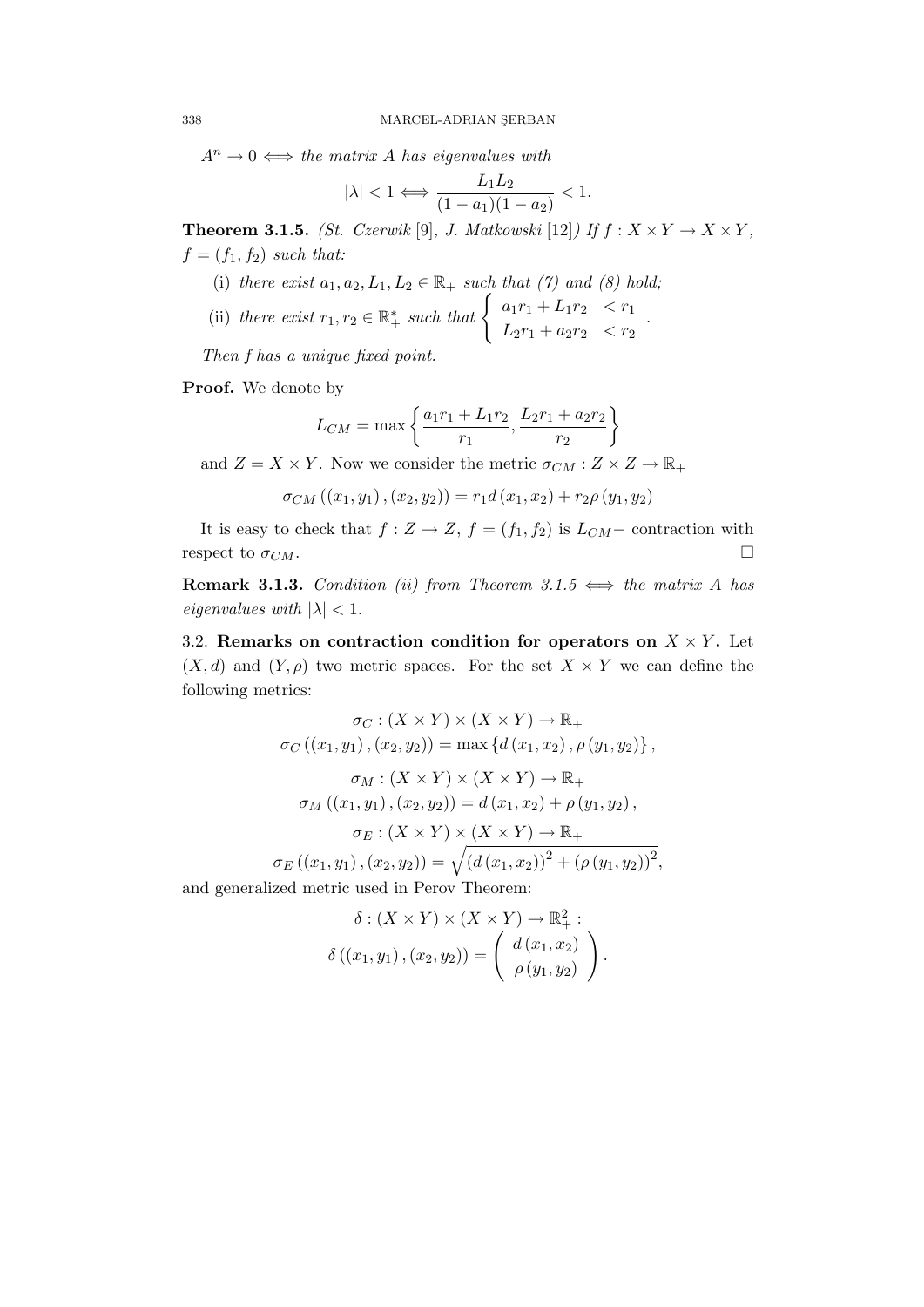**Lemma 3.2.1.** Let  $a_1, a_2, L_1, L_2 \in \mathbb{R}_+$  and the matrix

$$
A = \left( \begin{array}{cc} a_1 & L_1 \\ L_2 & a_2 \end{array} \right).
$$

The following statements are equivalent:

- (i) A is convergent to zero matrix;
- (ii)  $I A$  is non-singular and

$$
(I - A)^{-1} = I + A + A^2 + \dots
$$

- (iii) the matrix A has eigenvalues with  $|\lambda| < 1$ ;
- (iv)  $I A$  is non-singular and  $(I A)^{-1}$  has nonnegative elements;

(v) 
$$
\frac{L_1 L_2}{(1 - a_1)(1 - a_2)} < 1;
$$

**Proof.** The equivalence of  $(i)$ ,  $(ii)$ ,  $(iii)$ ,  $(iv)$  is well-known (see R. Precup [13], [14], I.A. Rus [24]).

 $(iii) \Leftrightarrow (v)$  The eigenvalues of matrix A are solutions of the equation

$$
\lambda^2 - (a_1 + a_2) \cdot \lambda + a_1 a_2 - L_1 L_2 = 0,
$$

so

$$
\lambda_{1,2} = \frac{a_1 + a_2 \pm \sqrt{(a_1 - a_2)^2 + 4 \cdot L_1 L_2}}{2}.
$$

We have

$$
0 \le |\lambda_{1,2}| \le \frac{a_1 + a_2 + \sqrt{(a_1 - a_2)^2 + 4 \cdot L_1 L_2}}{2}
$$

and

$$
\frac{a_1 + a_2 + \sqrt{(a_1 - a_2)^2 + 4 \cdot L_1 L_2}}{2} < 1 \Longleftrightarrow L_1 L_2 < (1 - a_1)(1 - a_2).
$$

**Theorem 3.2.1.** Let  $(X,d)$  and  $(Y,\rho)$  two complete metric spaces and f:  $X \times Y \to X \times Y$ ,  $f = (f_1, f_2)$  such that there exist  $a_1, a_2, L_1, L_2 \in \mathbb{R}_+$  such that  $(7)$  and  $(8)$  hold. Then:

(i) f is lipschitz with respect to  $\sigma_C$  with the lipschitz constant  $L_{\sigma_C}$  =  $\max\{a_1+L_1,a_2+L_2\}$ . If  $L_{\sigma_C}<1$  then the matrix A is convergent to zero matrix;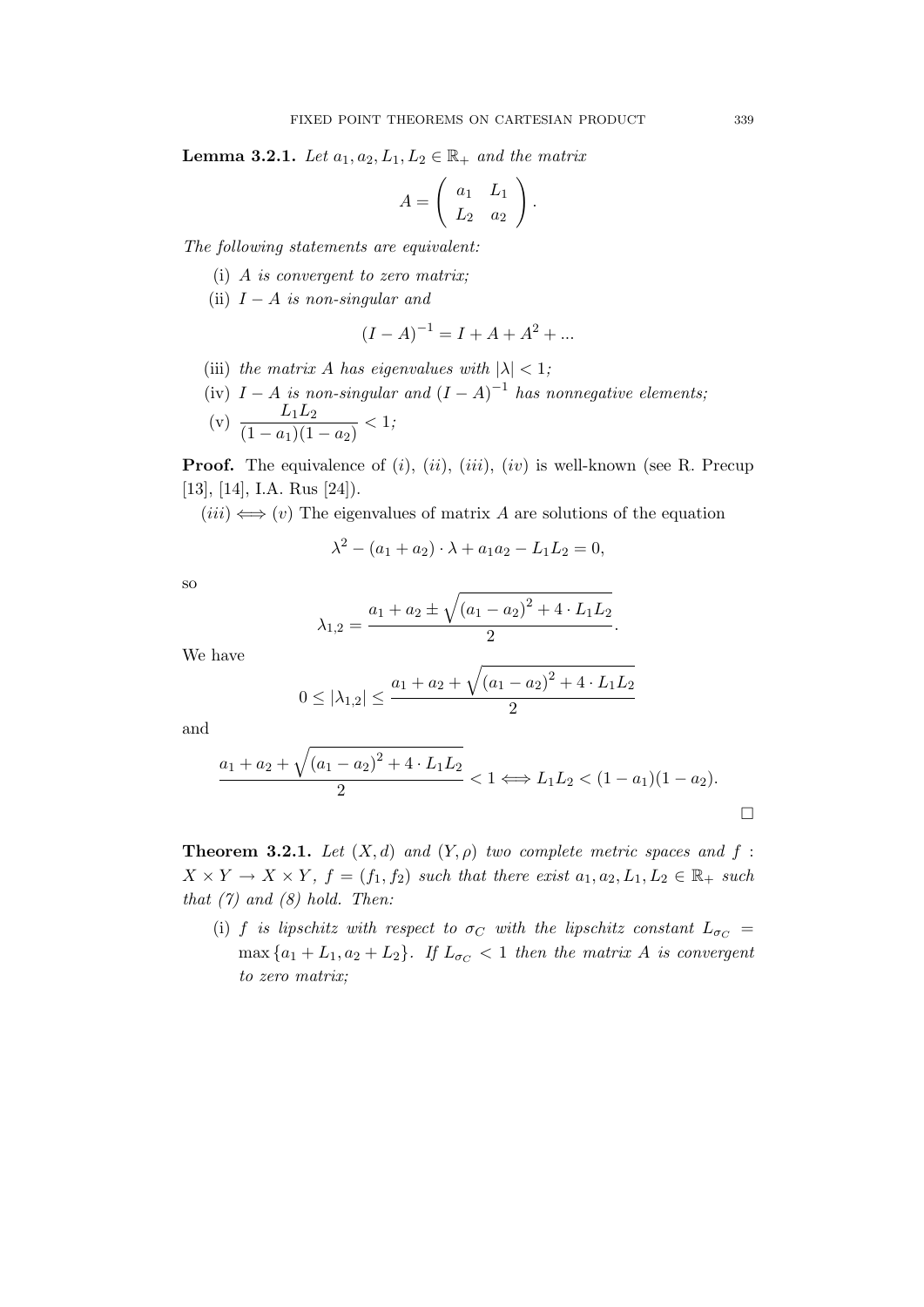- (ii) f is lipschitz with respect to  $\sigma_M$  with the lipschitz constant  $L_{\sigma_M}$  =  $\max\{a_1+L_2,a_2+L_1\}$ . If  $L_{\sigma_M}<1$  then the matrix A is convergent to zero matrix;
- (iii) f is lipschitz with respect to  $\sigma_E$  with the lipschitz constant  $L_{\sigma_E}$  =  $\sqrt{a_1^2 + a_2^2 + L_1^2 + L_2^2}$ . If  $L_{\sigma_E} < 1$  then the matrix A is convergent to zero matrix;

**Proof.** (*i*) We have

$$
\sigma_C(f(x_1, y_1), f(x_2, y_2)) \le
$$
  
\n
$$
\le \max \{a_1 d(x_1, x_2) + L_1 \rho(y_1, y_2), L_2 d(x_1, x_2) + a_2 \rho(y_1, y_2)\} \le
$$
  
\n
$$
\le \max \{a_1 + L_1, a_2 + L_2\} \cdot \sigma_C((x_1, y_1), (x_2, y_2))
$$

If  $L_{\sigma}$  < 1 then

$$
a_1 + L_1 < 1 \Longleftrightarrow L_1 < 1 - a_1
$$

and

$$
a_2 + L_2 < 1 \Longleftrightarrow L_2 < 1 - a_2
$$

therefore

$$
L_1L_2 < (1 - a_1) (1 - a_2)
$$

so from Lemma 3.2.1 we have that A is convergent to zero matrix.

 $(ii)$  In this case we have

$$
\sigma_M(f(x_1, y_1), f(x_2, y_2)) \le
$$
  
\n
$$
\le (a_1 + L_2) \cdot d(x_1, x_2) + (L_1 + a_2) \cdot \rho(y_1, y_2) \le
$$
  
\n
$$
\le \max \{ a_1 + L_2, a_2 + L_1 \} \cdot \sigma_M((x_1, y_1), (x_2, y_2))
$$

If  $L_{\sigma_M}$  < 1 then

$$
a_1 + L_2 < 1 \Longleftrightarrow L_2 < 1 - a_1
$$

and

 $a_2 + L_1 < 1 \Longleftrightarrow L_1 < 1 - a_2$ 

therefore

$$
L_1L_2 < (1 - a_1) (1 - a_2)
$$

so, again, from Lemma 3.2.1 we have that A is convergent to zero matrix.

 $(iii)$  From  $(7)$ ,  $(8)$  and Cauchy inequality we get:

$$
\sigma_E(f(x_1, y_1), f(x_2, y_2)) \le
$$
  
 
$$
\le \sqrt{(a_1 d(x_1, x_2) + L_1 \rho(y_1, y_2))^2 + (L_2 d(x_1, x_2) + a_2 \rho(y_1, y_2))^2} \le
$$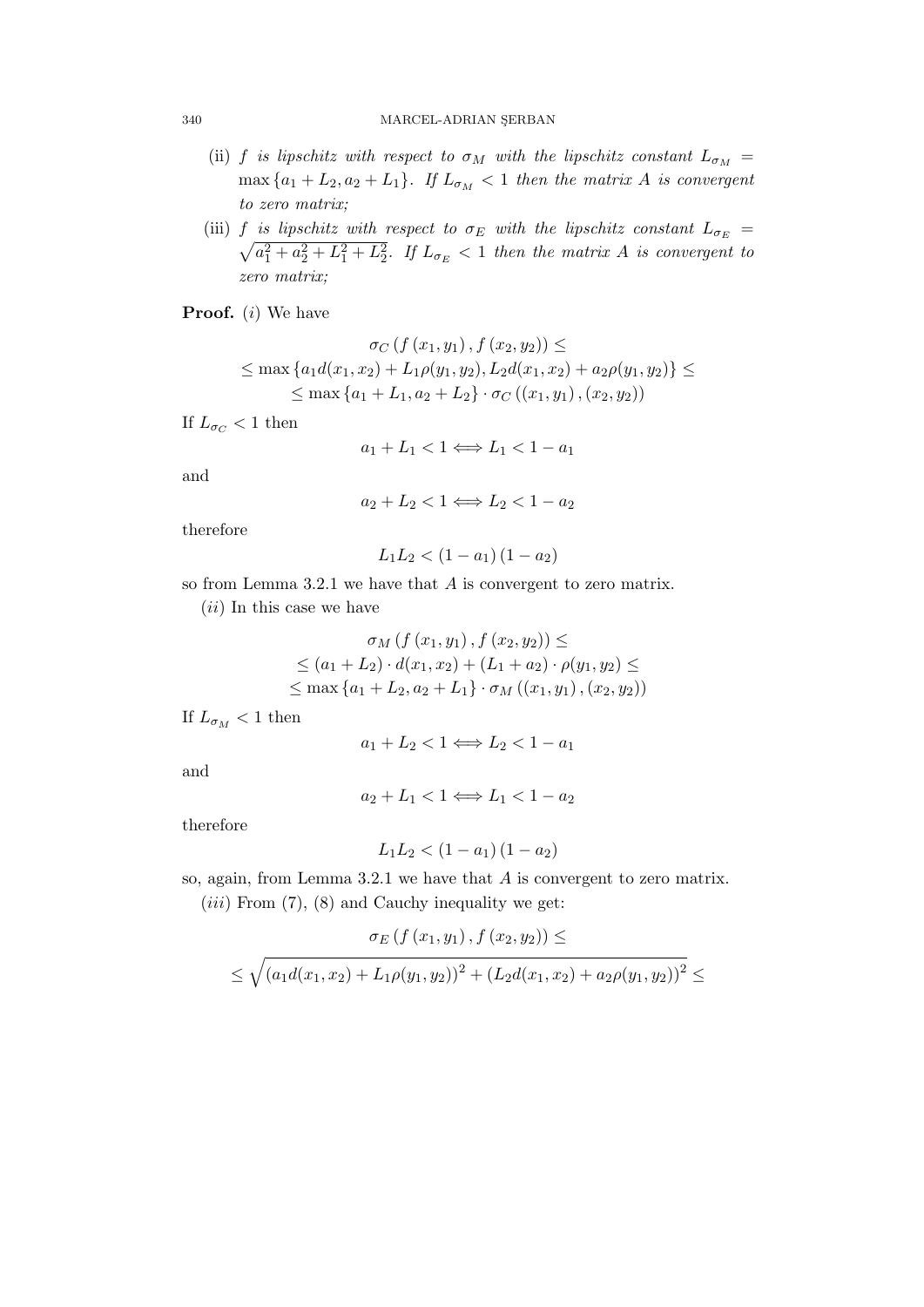$$
\leq \sqrt{(a_1^2 + L_1^2) (d(x_1, x_2)^2 + \rho(y_1, y_2)^2) + (L_2^2 + a_2^2) (d(x_1, x_2)^2 + \rho(y_1, y_2)^2)} \leq
$$
  
 
$$
\leq \sqrt{(a_1^2 + L_1^2 + L_2^2 + a_2^2)} \cdot \sigma_E((x_1, y_1), (x_2, y_2)).
$$
  
If  $L_{\sigma_M} < 1$  then  $a_1, a_2, L_1, L_2 \in [0; 1]$  and

$$
L_1L_2 \le 2 \cdot L_1L_2 \le L_1^2 + L_2^2 < 1 - a_1^2 - a_2^2 \le
$$
  
 
$$
\le 1 - a_1 - a_2 \le 1 - a_1 - a_2 + a_1a_2 = (1 - a_1)(1 - a_2)
$$

thus from Lemma 3.2.1 we have that A is convergent to zero matrix.  $\Box$ 

Theorem 3.2.1 shows that if  $f : X \times Y \to X \times Y$ ,  $f = (f_1, f_2)$  satisfies conditions (7) and (8) for  $a_1, a_2, L_1, L_2 \in \mathbb{R}_+$  and it is contraction with respect to  $\sigma_C$  or  $\sigma_M$  or  $\sigma_E$  the f satisfies conditions from Perov Theorem, which means that Perov Theorem is weaker than Banach Theorem used in complete metric space  $(X \times Y, \sigma_C)$  or  $(X \times Y, \sigma_M)$  or  $(X \times Y, \sigma_E)$ . If f satisfies Perov Theorem then there exist  $r_1, r_2 \in \mathbb{R}_+^*$  such that

$$
\begin{cases} a_1r_1 + L_1r_2 < r_1 \\ L_2r_1 + a_2r_2 < r_2 \end{cases}
$$

and we can always construct a complete metric on  $X \times Y$ ,

$$
\sigma_{CM}((x_1,y_1), (x_2,y_2)) = r_1 d(x_1,x_2) + r_2 \rho(y_1,y_2)
$$

such that f becomes  $L_{CM}$ -contraction  $(L_{CM} = \max \left\{ \frac{a_1r_1 + L_1r_2}{r_1} \right\})$  $\frac{+L_1r_2}{r_1}, \frac{L_2r_1+a_2r_2}{r_2}$  $r<sub>2</sub>$  $\},$ due to Czerwik-Matkowski Theorem, Theorem 3.1.5.

3.3. Generalization. In this subsection we extend the Theorem 3.1.1 to the case of c-Picard operator. For the convenience of the reader we recall the following definitions:

**Definition 3.3.1.** Let  $(X, d)$  be a metric space.  $A : X \to X$  is called a Picard operator (briefly PO) if:

(i)  $F_A = \{x^*\};$ (ii)  $A^n(x) \to x^*$  as  $n \to \infty$ , for all  $x \in X$ .

**Definition 3.3.2.** Let  $(X, d)$  be a metric space. A is c-Picard operator (briefly c-PO) if A is PO and there exists  $c > 0$  such that

$$
d(x, x^*) \le c \cdot d(x, A(x)), \quad \forall x \in X.
$$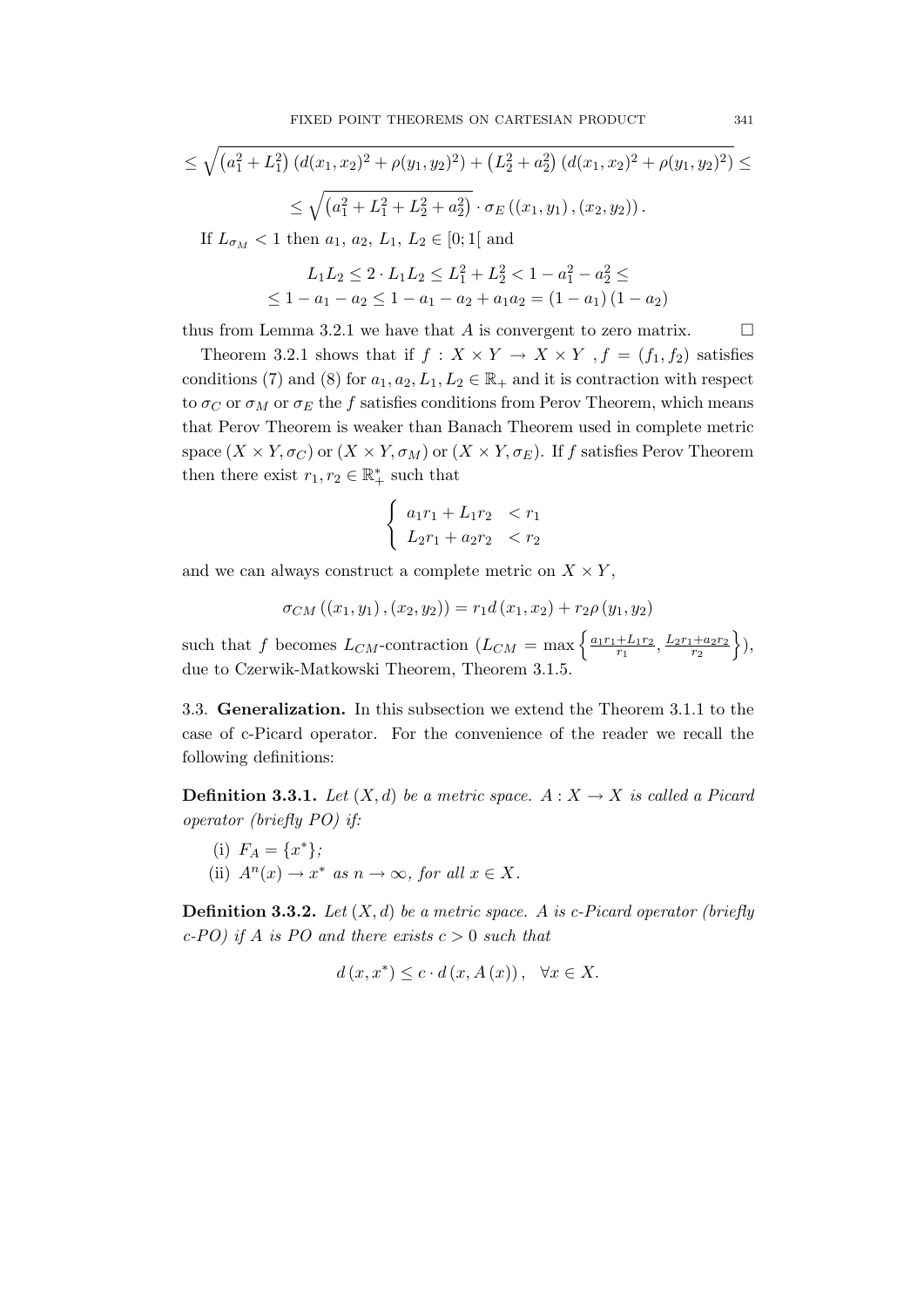Example 3.3.1. (S. Reich-I.A. Rus-L. Ćirić,  $(1971)$ ) Let  $(X, d)$  be a complete metric space and  $f: X \to X$ . There exist  $\alpha_i \in \mathbb{R}_+$ ,  $i = \overline{1,3}$  with  $\alpha_1 + 2\alpha_2 +$  $2\alpha_3 < 1$  such that

$$
d(f(x), f(y)) \leq \alpha_1 d(x, y) + \alpha_2 \cdot [d(x, f(x)) + d(y, f(y))] + + \alpha_3 \cdot [d(x, f(y)) + d(y, f(x))],
$$

then f is c-PO operator with  $c = \frac{1}{1-a}$  where  $a = \frac{\alpha_1 + \alpha_2 + \alpha_3}{1 - \alpha_2 - \alpha_3}$  $\frac{\alpha_1+\alpha_2+\alpha_3}{1-\alpha_2-\alpha_3}.$ 

For other examples of PO and c-PO see I.A. Rus [23], [26], M.A. Serban [30].

**Theorem 3.3.1.** Let  $(X, d)$  be a complete metric space,  $(Y, \rho)$  be a metric space and  $f: X \times Y \to X \times Y$ ,  $f = (f_1, f_2)$ , such that:

(i)  $f_1(\cdot, y) : X \to X$  is  $c_1$ -PO  $\forall y \in Y$ ; (ii)  $f_2(x, \cdot) : Y \to Y$  is  $c_2$ -PO  $\forall x \in X$ ; (iii)  $f_1(x, \cdot) : Y \to X$  is  $L_1$ -lipschitz  $\forall x \in X$ ; (iv)  $f_2(\cdot, y) : X \to Y$  is  $L_2$ -lipschitz  $\forall y \in Y$ ; (v)  $c_1L_1c_2L_2 < 1$ .

Then f has a unique fixed point.

**Proof.** From (i) and (ii) we have:

$$
d(x, P(y)) \le c_1 d(x, f_1(x, y)), \quad \forall x \in X
$$

$$
\rho(y, Q(x)) \le c_2 \rho(y, f_2(x, y)), \quad \forall y \in Y
$$

therefore if we take  $x = P(y_1)$  we get

$$
d(P(y_1), P(y_2)) \le c_1 d(P(y_1), f_1(P(y_1), y_2)) =
$$
  
= c\_1 d(f\_1(P(y\_1), y\_1), f\_1(P(y\_1), y\_2)) \le c\_1 L\_1 \rho(y\_1, y\_2), \quad \forall y\_1, y\_2 \in Y

In the same way we have:

$$
\rho(Q(x_1), Q(x_2)) \le c_2 L_2 d(x_1, x_2) \qquad \forall x_1, x_2 \in X.
$$

From the Example 3.3.1 point of view we get the following corollary:

Corollary 3.3.1. Let  $(X,d)$  and  $(Y,\rho)$  two complete metric spaces and f:  $X \times Y \to X \times Y$ ,  $f = (f_1, f_2)$ , such that: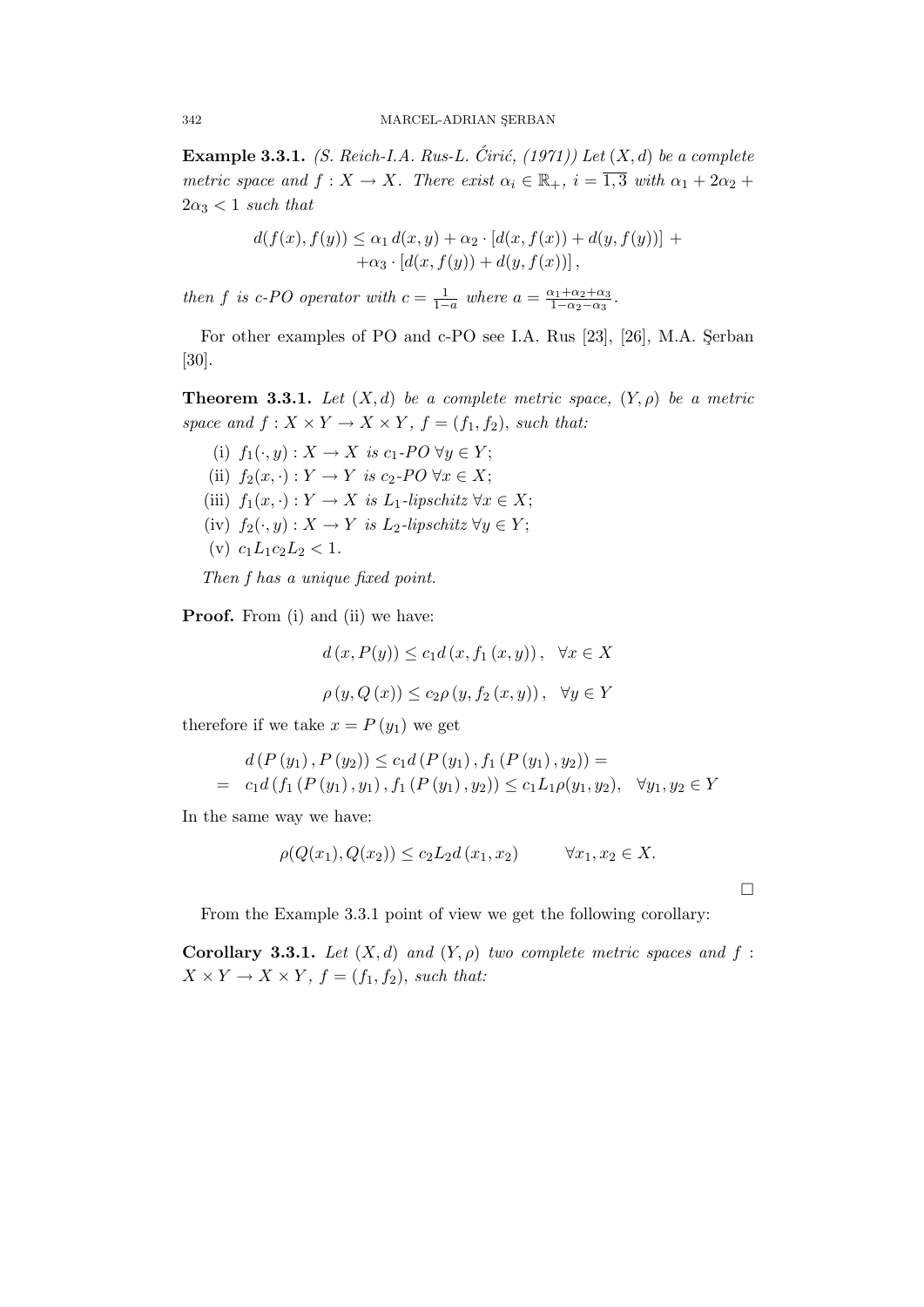(i) there exist  $\alpha_i \in \mathbb{R}_+$ ,  $i = \overline{1,3}$  with  $\alpha_1 + 2\alpha_2 + 2\alpha_3 < 1$  such that:  $d(f_1(x_1,y), f_1(x_2,y)) \leq \alpha_1 d(x_1,x_2) + \alpha_2 d(x_1,f_1(x_1,y)) + d(x_2,f_1(x_2,y)) +$  $+\alpha_3 \cdot [d(x_1, f_1(x_2, y)) + d(x_2, f_1(x_1, y_1))],$  $\forall x_1, x_2 \in X, y \in Y;$ (ii) there exist  $\beta_i \in \mathbb{R}_+$ ,  $i = \overline{1,3}$  with  $\beta_1 + 2\beta_2 + 2\beta_3 < 1$  such that:  $\rho(f_2(x, y_1), f_2(x, y_2)) \leq \beta_1 \rho(y_1, y_2) + \beta_2 \cdot [\rho(y_1, f_2(x, y_1)) + \rho(y_2, f_2(x, y_2))] +$  $+ \beta_3 \cdot [\rho(y_1, f_2(x, y_2)) + \rho(y_2, f_2(x, y_1))]$ ,  $\forall x \in X, y_1, y_2 \in Y.$ (iii)  $f_1(x, \cdot) : Y \to X$  is  $L_1$ -lipschitz  $\forall x \in X;$ (iv)  $f_2(\cdot, y) : X \to Y$  is  $L_2$ -lipschitz  $\forall y \in Y$ ; (v)  $\frac{L_1}{1-a_1} \cdot \frac{L_2}{1-a_1}$  $rac{L_2}{1-a_2}$  < 1 where  $a_1 = \frac{\alpha_1 + \alpha_2 + \alpha_3}{1-\alpha_2-\alpha_3}$  $\frac{\alpha_1 + \alpha_2 + \alpha_3}{1 - \alpha_2 - \alpha_3}$  and  $a_2 = \frac{\beta_1 + \beta_2 + \beta_3}{1 - \beta_2 - \beta_3}$  $\frac{5_1 + \beta_2 + \beta_3}{1 - \beta_2 - \beta_3}.$ Then f has a unique fixed point.

**Proof.** In this case we have the operators  $f_1(\cdot, y) : X \to X$  and  $f_2(x, \cdot) : Y \to Y$ Y satisfies the condition from Example 3.3.1 which means that  $f_1(\cdot, y) : X \to Y$ X is  $c_1$ -PO for every  $y \in Y$  with:

$$
c_1 = \frac{1}{1 - a_1}
$$

where  $a_1 = \frac{\alpha_1 + \alpha_2 + \alpha_3}{1 - \alpha_2 - \alpha_3}$  $\frac{x_1+\alpha_2+\alpha_3}{1-\alpha_2-\alpha_3}$  and  $f_2(x, \cdot): Y \to Y$  is  $c_2$ -PO for every  $x \in X$  with:

$$
c_2 = \frac{1}{1 - a_2}
$$

where  $a_2 = \frac{\beta_1 + \beta_2 + \beta_3}{1 - \beta_2 - \beta_3}$  $\frac{\beta_1+\beta_2+\beta_3}{1-\beta_2-\beta_3}$ . Now we apply the Theorem 3.3.1 and we get the conclusion.

# 3.4. Fibre generalized contractions.

**Definition 3.1.**  $A: X \rightarrow X$  is said to be a weakly Picard operator (briefly WPO) if the sequence  $(A^n(x))_{n\in N}$  converges for all  $x \in X$  and the limit (which may depend on x) is a fixed point of  $A$ .

If  $A: X \to X$  is a WPO, then we may define the operator  $A^{\infty}: X \to X$  by

$$
A^{\infty}(x) := \lim_{n \to \infty} A^n(x).
$$

Obviously  $A^{\infty}(X) = F_A$ . Moreover, if A is a PO and we denote by  $x^*$  its unique fixed point, then  $A^{\infty}(x) = x^*$ , for each  $x \in X$ .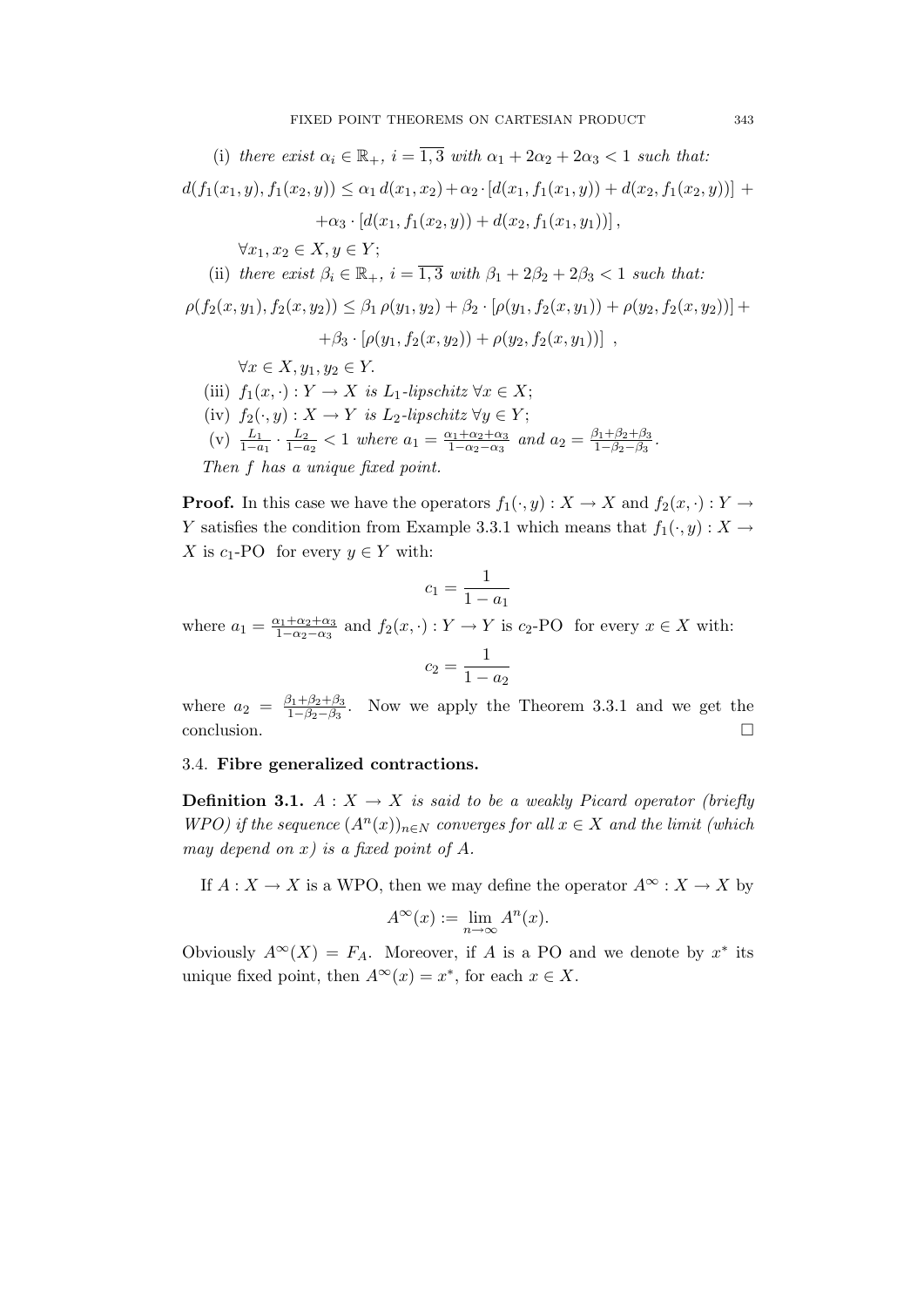The following open problem was posed, (see Problem 10.5, in [23]), by I. A. Rus:

Fibre Picard operator problem. Let  $(X, \stackrel{1}{\rightarrow})$  and  $(Y, \stackrel{2}{\rightarrow})$  be two Lspaces. Let  $B: X \to X$  be a WPO and  $C: X \times Y \to Y$  be such that  $C(x, \cdot): Y \to Y$  is a WPO for every  $x \in X$ . Consider the triangular operator A defined as follows:

$$
A: X \times Y \to X \times Y
$$
,  $A(x, y) := (B(x), C(x, y))$ 

In which conditions A is a WPO ?

By  $(X, \rightarrow)$  we will denote an L-space. Actually, an L-space is any set endowed with a structure implying a notion of convergence for sequences. For example, Hausdorff topological spaces, metric spaces, generalized metric spaces in Perov' sense:  $d(x, y) \in \mathbb{R}^m_+$ , in Luxemburg-Jung' sense:  $d(x, y) \in$  $\mathbb{R}_+ \cup \{\pm \infty\}, d(x, y) \in K, K$  a cone in an ordered Banach space,  $d(x, y) \in E$ , E an ordered linear space with a notion of linear convergence, etc. ), 2 metric spaces, D-R-spaces, probabilistic metric spaces, syntopogenous spaces, are examples of L-spaces. For more details see Fréchet  $[10]$ , Blumenthal  $[6]$ and I. A. Rus [23].

For results on fibre WPO's see S. Andrász [2], C. Bacotiu [4], I.A. Rus [19],  $[20]$ ,  $[21]$ , M.A. Serban  $[28]$ ,  $[30]$ .

In this section we present a result in the case of  $(X, \rightarrow)$  an L-space and  $(Y, \rho)$  a generalized metric space in the Luxemburg-Jung' sense,  $\rho(x, y) \in$  $\mathbb{R}_+ \cup \{+\infty\}$ . This result generalize a result from M.A. Serban [27] to the case of  $\varphi$ −contractions. First we recall the definition of  $\varphi$ −contraction in the generalized metric space:

**Definition 3.4.1.** A function  $\varphi : \mathbb{R}_+ \to \mathbb{R}_+$  is a strong comparison function if it satisfies the conditions:

 $(i_{\varphi})$   $\varphi$  is increasing;  $(ii_{\varphi}) \sum^{\infty}$  $n=0$  $\varphi^{n}(t) < +\infty, \forall t \in \mathbb{R}_{+}.$ 

For more informations about comparison functions see I.A. Rus [22] (p. 41-42), V. Berinde [5], M.A. Serban [30] (p. 33-36) and J. Jachymski and I.  $Jóźwik [11]$ .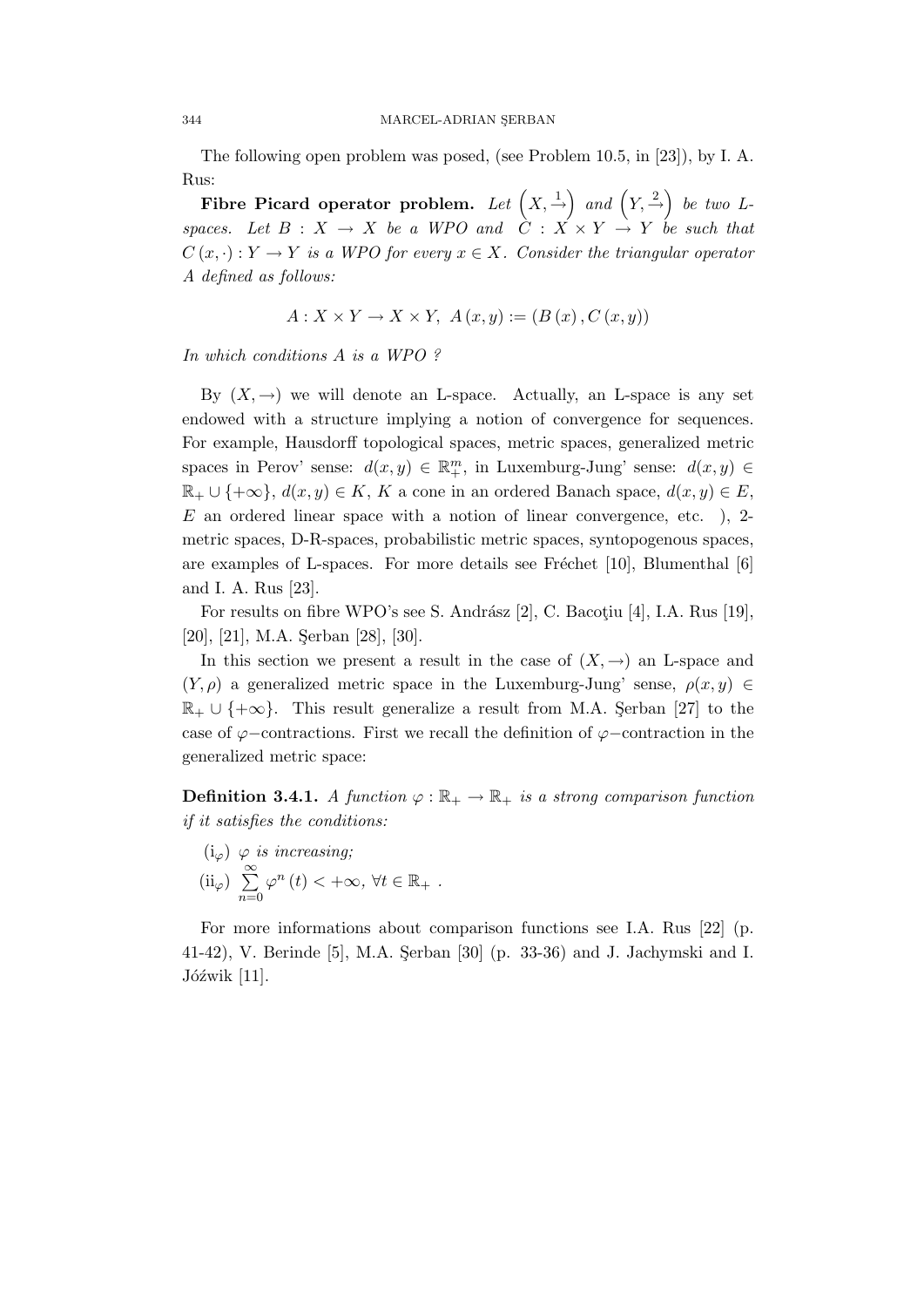**Definition 3.4.2.** Let  $(Y, \rho)$  be a generalized metric space,  $(\rho(x, y) \in \mathbb{R}_+ \cup$  ${+ \infty}$ ,  $A: Y \to Y$  an operator and  $\varphi: \mathbb{R}_+ \to \mathbb{R}_+$  be a strong comparison function. A is a  $\varphi$ -contraction if

$$
\rho(A(y_1), A(y_2)) \le \varphi(y_1, y_2)
$$

for all  $y_1, y_2 \in Y$  with  $\rho(y_1, y_2) < +\infty$ .

**Theorem 3.4.1.** Let  $(X, \rightarrow)$  be an L-space,  $(Y, \rho)$  a complete generalized metric space,  $B: X \to X$  and  $C: X \times Y \to Y$ . We suppose that:

- (i) B is weakly Picard operator;
- (ii)  $C(x, \cdot) : Y \to Y$  is a  $\varphi$ -contraction for any  $x \in X$ , where  $\varphi$  is a subadditive strong comparison function;
- (iii)  $C$  is continuous
- (iv)  $\forall y \in Y, \, \rho(y, C(x, y)) < +\infty, \, \forall x \in X.$
- Then  $A = (B, C) : X \times Y \to X \times Y$  is WPO.

**Proof.**  $(Y, \rho)$  is a generalized metric space, thus we have a partition  $Y = \bigcup Y_i$ i∈I from the equivalence relation and

$$
X \times Y = \bigcup_{i \in I} X \times Y_i.
$$

Let  $x_0 \in X$ ,  $y_0 \in Y_i$ ,  $i \in I$ . We consider the following sequences

$$
x_n = B^n (x_0),
$$
  

$$
y_n = C (x_{n-1}, y_{n-1}), \ n \in \mathbb{N}.
$$

We have that

$$
(x_n, y_n) = A^n(x_0, y_0), n \in \mathbb{N}.
$$

Since  $C(B^{\infty}(x_0), \cdot)$  is  $\varphi$ −contraction and  $\rho(y_0, C(B^{\infty}(x_0), y_0)) < +\infty$  (condition (iv)) there exists an unique  $y^* \in Y_i \cap F_{C(B^{\infty}(x_0),\cdot)}$  and therefore  $(B^{\infty}(x_0), y^*) \in F_A$ . Now we prove that  $(x_n, y_n) \to (B^{\infty}(x_0), y^*)$  which will imply that A is WPO. From condition (i) we have that  $x_n \to B^{\infty}(x_0) \in F_B$ . It remains to prove that  $y_n \to y^*$ .

First we show that  $y_n \in Y_i$ . Using condition (iv) we get

$$
\rho(y_0, y_1) = \rho(y_0, C(x_0, y_0)) < +\infty
$$

which implies that  $y_1 \in Y_i$ .

$$
\rho(y_1, y_2) = \rho(y_1, C(x_1, y_1)) < +\infty,
$$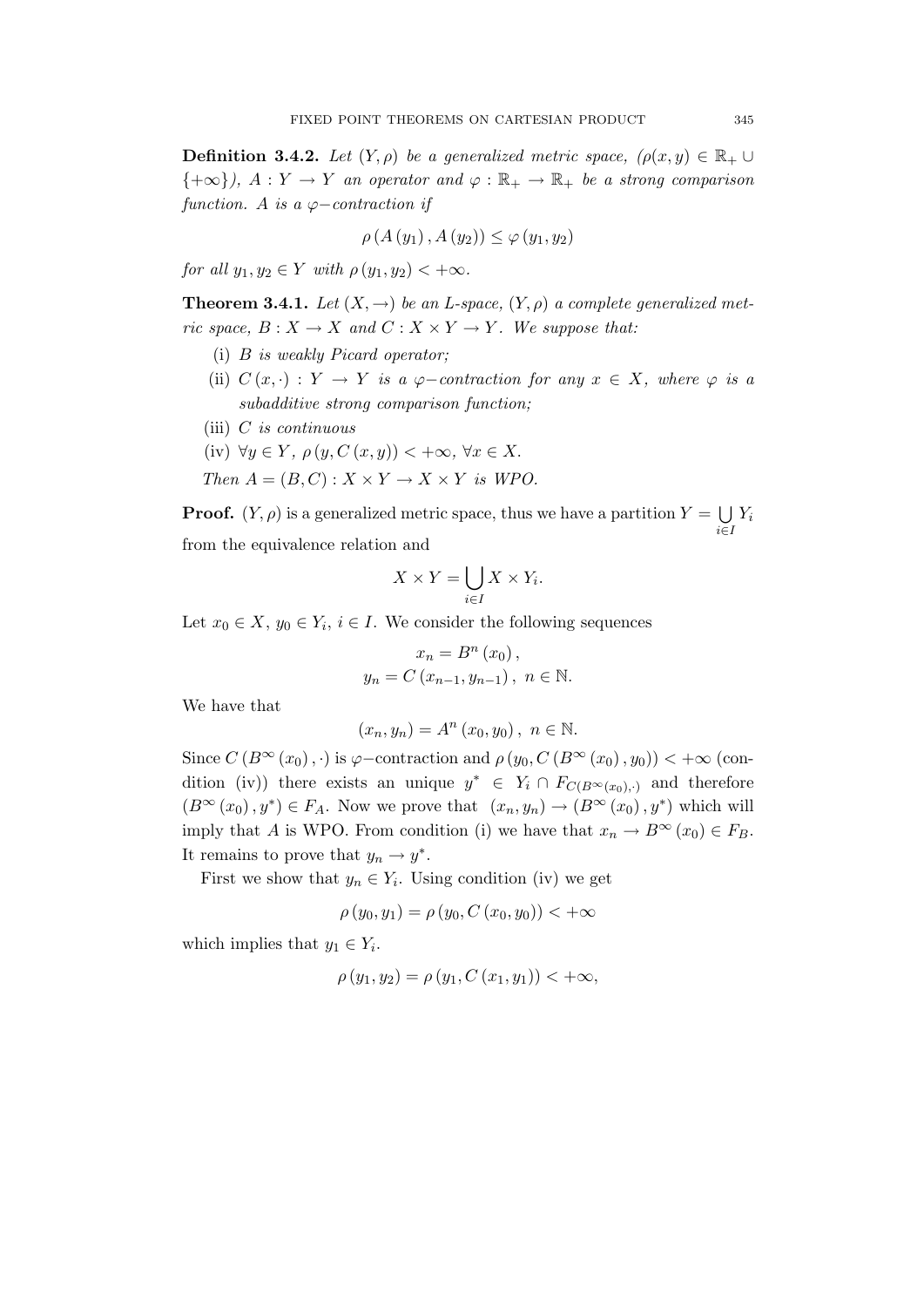so  $y_2 \in Y_i$  and by induction we obtain that  $y_n \in Y_i$ ,  $n \in \mathbb{N}$ . We have

$$
\rho(y_{n+1}, y^*) \le \rho(C(x_n, y_n), C(x_n, y^*)) + \rho(C(x_n, y^*), C(B^{\infty}(x_0), y^*)) \le
$$
  
\n
$$
\le \varphi(\rho(y_n, y^*)) + \rho(C(x_n, y^*), C(B^{\infty}(x_0), y^*)) \le
$$
  
\n
$$
\le \varphi^2(\rho(y_{n-1}, y^*)) + \varphi(\rho(C(x_{n-1}, y^*), C(B^{\infty}(x_0), y^*))) +
$$
  
\n
$$
+ \rho(C(x_n, y^*), C(B^{\infty}(x_0), y^*)) \le
$$
  
\n
$$
\le ... \le
$$

$$
\leq \varphi^{n+1}(\rho(y_0, y^*)) + \varphi^n(\rho(C(x_0, y^*), C(B^{\infty}(x_0), y^*))) + ... +
$$
  
+
$$
\varphi(\rho(C(x_{n-1}, y^*), C(B^{\infty}(x_0), y^*))) + \rho(C(x_n, y^*), C(B^{\infty}(x_0), y^*))
$$
.

We take

$$
a_n = \rho(C(x_n, y^*), C(B^{\infty}(x_0), y^*))
$$

Using conditions (ii) and (iii) we have that  $a_n \to 0$ . Applying the convergence Lemma 3.1 from M.A. Şerban [28] we obtain that  $\sum_{n=1}^{\infty}$  $k=0$  $\varphi^{n-k}(a_k) \to 0$ , as  $n \to$  $+\infty$ , which implies that  $\rho(y_{n+1}, y^*) \to 0$ , as  $n \to +\infty$ , and the theorem is proved.

4. Operators on cartesian product of topological spaces

**Definition 4.1.** A topological space  $(X, \tau)$  has the fixed point property (shortly fpp) if any continuous map  $A: X \to X$  has a fixed point.

It is well known that the Kuratowski problem (1930) stated as follows: **Kuratowski Problem.** If spaces  $X$  and  $Y$  have the fixed point property, does their cartesian product  $X \times Y$  have the fixed point property?

has a negative answer even for *Peano continuum* (compact, connected and locally connected metric spaces). The study of behavior of fixed point property under cartesian product was suggested by the Brouwer Fixed Point Theorem which states that  $I<sup>n</sup>$  has the fpp, where I is the unit interval from  $\mathbb{R}$ , but in 1967 E. Fadell and W. Lopez presented an example of Peano continuum X with the fpp such that  $X \times I$  doesn't have the fpp. For details see R.F. Brown [7], [8].

In this section we consider the case of  $(X, d)$  a metric space and  $(Y, \tau)$  a Hausdorff topological space with the fpp. A general principle for the existence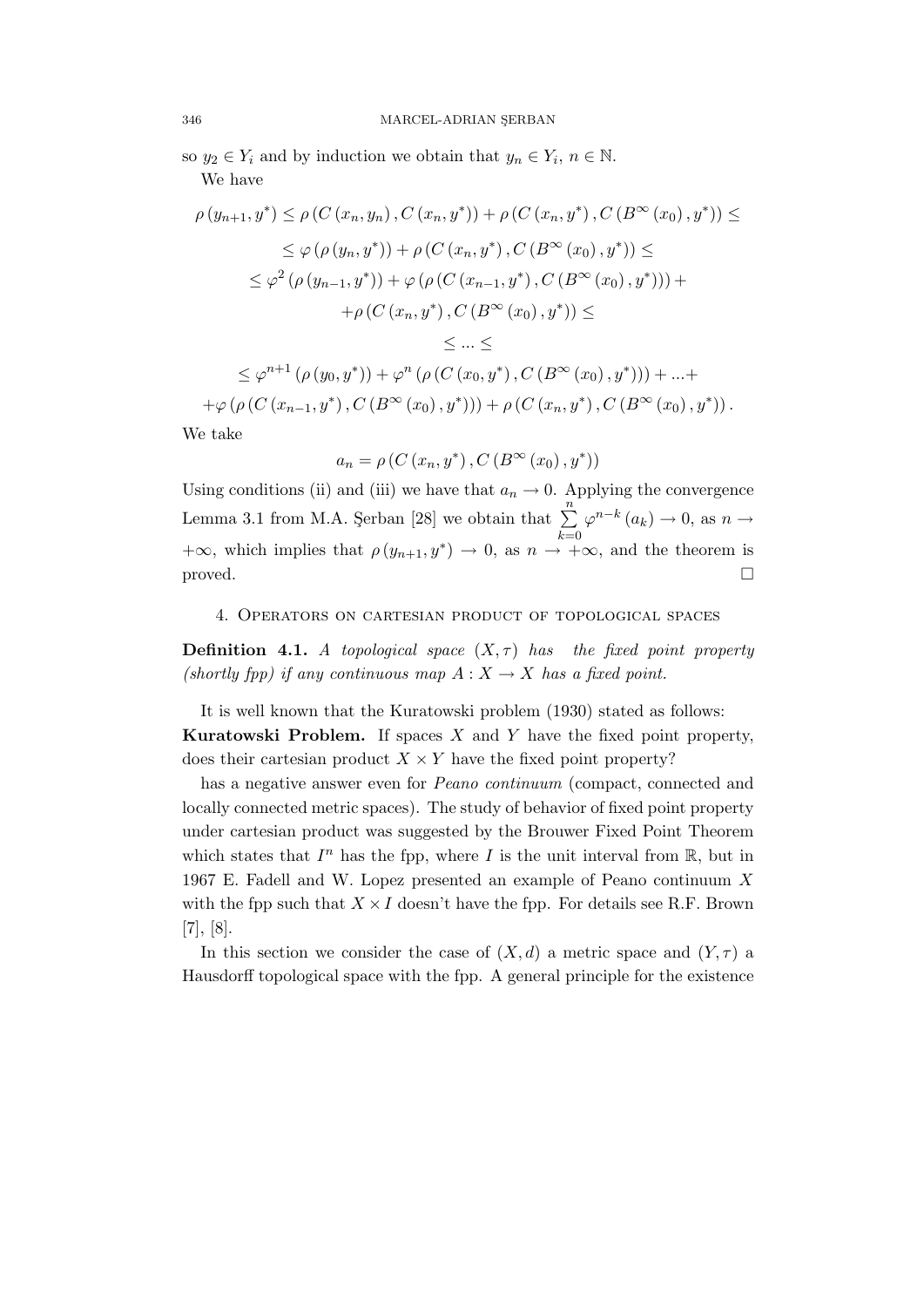of the fixed point of operator  $f = (f_1, f_2)$  in this case can be formulated as follows:

**Theorem 4.1.** (I.A. Rus [17]) Let  $(X, \tau_1)$ ,  $(Y, \tau_2)$  be two Hausdorff topological spaces and  $f: X \times Y \to X \times Y$ ,  $f = (f_1, f_2)$ . Suppose that:

- (i)  $f_1(\cdot, y) : X \to X$  satisfies condition  $(H1')$ ;
- (ii) the operator  $P: Y \to X$  defined by (4) is continuous;
- (iii)  $f_2: X \times Y \to Y$  is continuous;
- (iv) the topological space  $(Y, \tau_2)$  has the fixed point property.

Then the operator f has a fixed point.

**Proof.** We consider the operator  $H : Y \to Y$  defined by (6). From (ii) and (iii) we have that  $H$  is continuous and using the fixed point property of the topological space  $(Y, \tau_2)$  we get that  $F_H \neq \emptyset$ . Applying the Theorem 1.2 we obtain that  $F_f \neq \emptyset$ .

In order to give some applications of the Theorem 4.1 we present an auxiliary result which gives sufficient conditions for the continuity of the operator  $P$ :  $Y \rightarrow X$  defined by (4).

**Lemma 4.1.** Let  $(X, d)$  be a metric space,  $(Y, \tau)$  a Hausdorff topological space and  $f: X \times Y \rightarrow X$  such that

- (i)  $f(\cdot, y) : X \to X$  is c-PO for every  $y \in Y$ ;
- (ii)  $f(x, \cdot): Y \to X$  is continuous for every  $x \in X$ .

Then the operator  $P: Y \to X$  defined by (4) is continuous.

Proof. From condition (i) we have that

$$
d(x, x^*(y)) = d(x, P(y)) \le c \cdot d(x, f(x, y)), \forall x \in X, y \in Y.
$$
 (9)

Let  $y \in Y$  and  $(y_n)_{n \in N} \subset Y$  such that  $y_n \to y$ . Applying (9) for  $x = P(y)$ and  $x^*(y_n) = P(y_n)$  we obtain:

$$
d(P(y), P(y_n)) \leq c \cdot d(P(y), f(P(y), y_n)).
$$

Making  $y_n \to y$  and using condition (ii) we have that  $f(P(y), y_n) \to$  $f(P(y), y) = P(y)$  therefore  $d(P(y), P(y_n)) \to 0$  which shows the continuity of  $P$ .

**Theorem 4.2.** Let  $(X, d)$  be a metric space and  $(Y, \tau_2)$  be a Hausdorff topological spaces and  $f: X \times Y \to X \times Y$ ,  $f = (f_1, f_2)$ . Suppose that: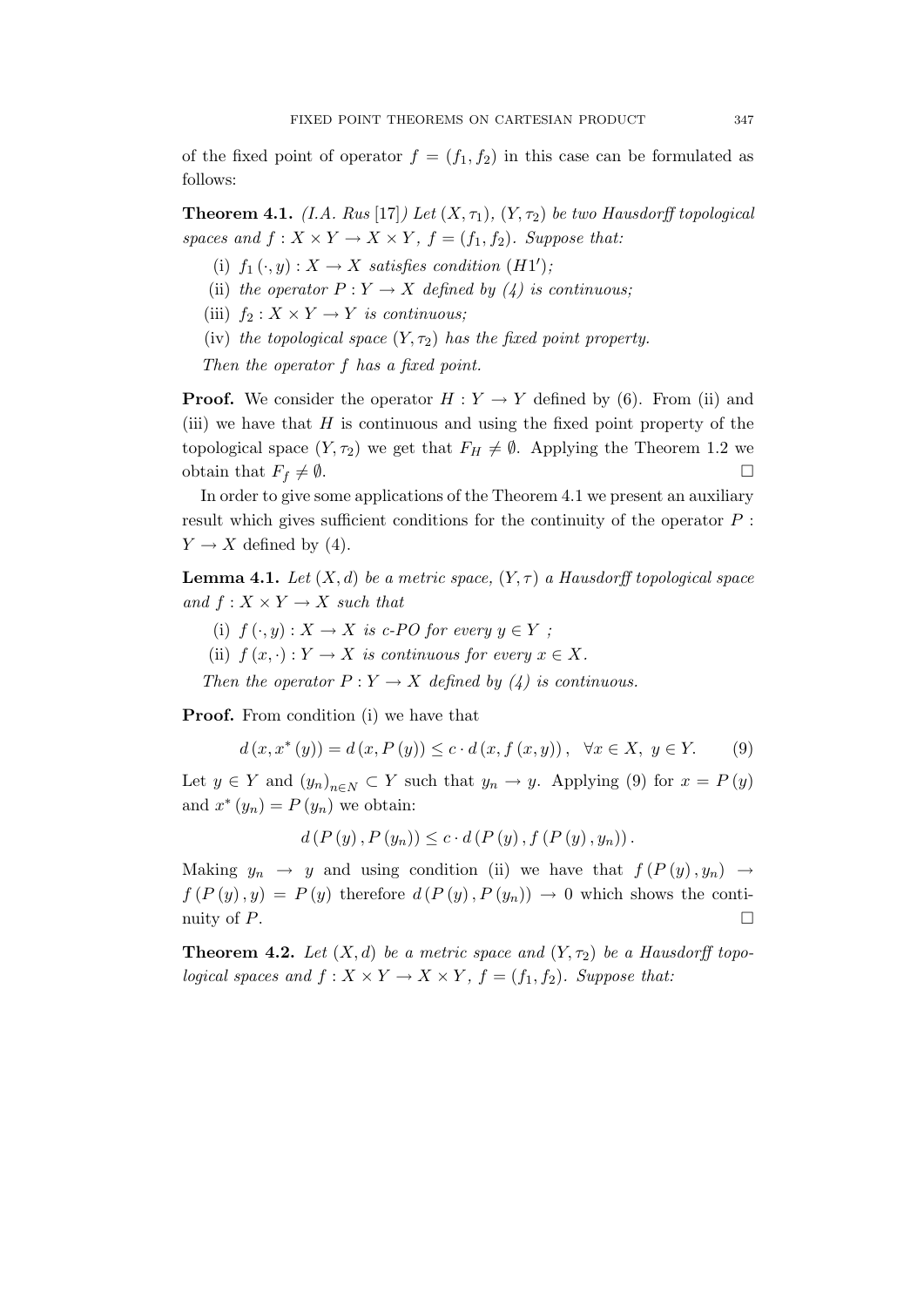- (i)  $f_1(\cdot, y) : X \to X$  is c-PO for every  $y \in Y$ ;
- (ii)  $f_2: X \times Y \to Y$  is continuous;
- (iii) the topological space  $(Y, \tau_2)$  has the fixed point property.

Then the operator f has a fixed point.

**Proof.** From (i) we have that  $f_1(\cdot, y) : X \to X$  satisfies condition  $(H1')$ . From (i), (ii) and Lemma 4.1 we get that  $P: Y \to X$ , defined by (4), is continuous and thus all the conditions of Theorem 4.1 are satisfied, therefore we have the conclusion.  $\Box$ 

To get consequences of this result we just combine results which imply that  $f_1(\cdot, y): X \to X$  is c-PO for every  $y \in Y$  with results which imply that  $(Y, \tau_2)$ has the fixed point property. For example we have the following corollary:

**Corollary 4.1.** Let  $(X,d)$  be a complete metric space, Y a Hausdorff locally convex space and  $f: X \times Y \to X \times Y$ ,  $f = (f_1, f_2)$ . Suppose that:

- (i)  $Z \subset Y$  is a compact convex nonempty set and  $f(X \times Z) \subseteq X \times Z$ ;
- (ii) there exist  $\alpha_i \in \mathbb{R}_+$ ,  $i = \overline{1,3}$  with  $\alpha_1 + 2\alpha_2 + 2\alpha_3 < 1$  such that:

 $d(f_1(x_1, y), f_1(x_2, y)) \leq \alpha_1 d(x_1, x_2) + \alpha_2 \cdot [d(x_1, f_1(x_1, y)) + d(x_2, f_1(x_2, y))]$  +

 $+\alpha_3 \cdot [d(x_1, f_1(x_2, y)) + d(x_2, f_1(x_1, y_1))],$ 

 $\forall x_1, x_2 \in X, y \in Z;$ 

- (iii)  $f_1(x, \cdot): Z \to X$  is continuous for every  $x \in X$ ;
- (iv)  $f_2: X \times Z \rightarrow Z$  is continuous.

Then the operator f has a fixed point.

**Proof.** From (ii) we have that  $f_1(\cdot, y) : X \to X$  is c-PO for every  $y \in Y$  with:

$$
c = \frac{1}{1 - a}
$$

where  $a = \frac{\alpha_1 + \alpha_2 + \alpha_3}{1 - \alpha_2 - \alpha_3}$  $\frac{\alpha_1 + \alpha_2 + \alpha_3}{1 - \alpha_2 - \alpha_3}$  (see Example 3.3.1). From conditions (iii) and (iv) we have that  $H: Z \to Z$ , defined by (6), is continuous and Z has the fixed point property due the Theorem of Tihonov, therefore we get the conclusion.  $\Box$ 

If in condition (ii) of Corollary 4.1 we take  $\alpha_2 = \alpha_3 = 0$  we obtain a result given by C. Avramescu in [3]. Similar results with Corollary 4.1 can be found also in I.A. Rus [17], M. A. Şerban [29], [30].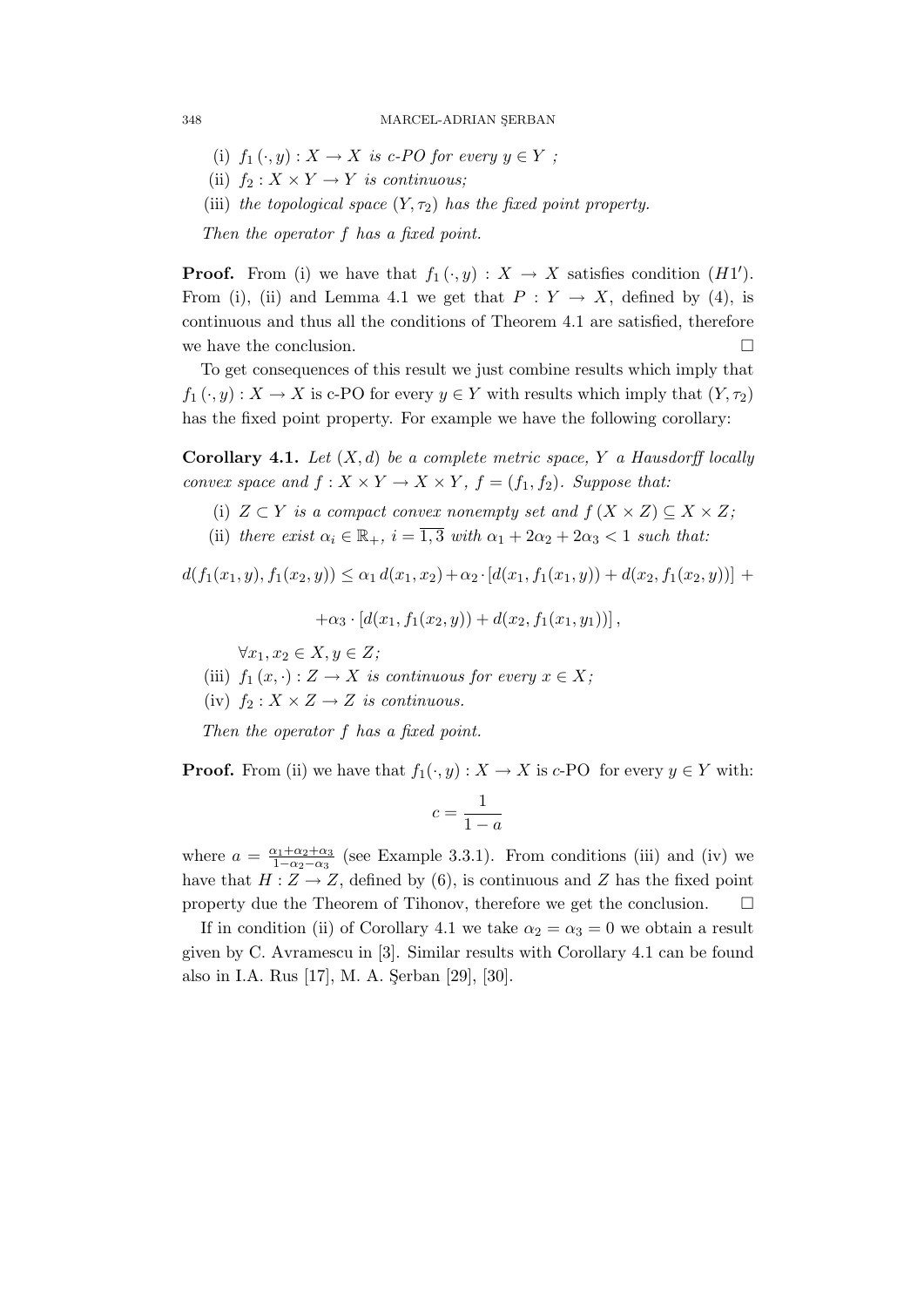#### **REFERENCES**

- [1] S. Andrász, *Ecuatii integrale Fredholm-Volterra*, Ed. Didactică și Pedagogică, București, 2005.
- [2] S. Andrász, Fibre  $\varphi$ −contraction on generalized metric spaces and applications, Mathematica, 45(68)(2003), 3-8.
- [3] C. Avramescu, Asupra unei teoreme de punct fix, St. Cerc. Mat., 22(1970), 215-221.
- [4] C. Bacotiu, Fibre Picard operators on generalized metric spaces, Sem. on Fixed Point Theory Cluj-Napoca,  $1(2000)$ , 5-8.
- [5] V. Berinde, Contracții generalizate și aplicații, CUB Press 22, Baia Mare, 1997.
- [6] L.M. Blumenthal, Theory and applications of distance geometry, Oxford University Press, 1953.
- [7] R.F. Brown, On some old problems of fixed point theory, Rocky Mountain J. Math., 4(1974), 3-14.
- [8] R.F. Brown, *The fixed point property and cartesian products*, The Amer. Math. Monthly, 89(1982), 654-678.
- [9] St. Czerwik, Fixed point theorems and special solution of functional equations, Universytet Slaski, 1980.
- [10] M. Fréchet, Les espaces abstraits, Gauthier-Villars, Paris, 1928.
- [11] J. Jachymski, I. Jóźwik, Nonlinear contractive conditions: A comparison and related problems, Fixed Point Theory and Its Applications, Banach Center Publications, 77(2007), 123-146.
- [12] J. Matkowski, Some inequalities and a generalization of Banach's principle, Bull. Acad. Polon. Sci. Ser. Sci. Math. Astronom. Phys., 21(1973), 323-324.
- [13] R. Precup, Methods in Nonlinear Integral Equations, Kluwer, Dordrecht, 2002
- [14] R. Precup, The role of convergent to zero matrices in the study of semilinear operator suytems, to appear.
- $[15]$  I. A. Rus, Asupra punctelor fixe ale aplicatiilor definite pe produs cartezian, I: Structuri  $algebraic$ , Studii și cercetări matematice,  $24(1972)$ , 891-896.
- [16] I. A. Rus, Asupra punctelor fixe ale aplicatiilor definite pe produs cartezian, II: Spatii metrice, Studii și Cercetări Matematice, 24(1972), 897-904.
- [17] I. A. Rus, *Asupra punctelor fixe ale aplicatiilor definite pe produs cartezian*, Studia Univ. Babeş-Bolyai, Mathematica, 24(1979), 2, 55-56.
- [18] I. A. Rus, Fixed Point Structure Theory, Cluj University Press, 2006.
- [19] I.A. Rus, A fibre generalized contraction theorem and applications, Mathematica,  $41(1999)$ , 85-90.
- [20] I.A. Rus, Fibre Picard operators and applications, Studia Univ. Babeş-Bolyai Math., 44(1999), 89-98.
- [21] I.A. Rus, Fibre Picard operators on generalized metric spaces and applications, Scripta Sc. Math., 1(1999), 326-334.